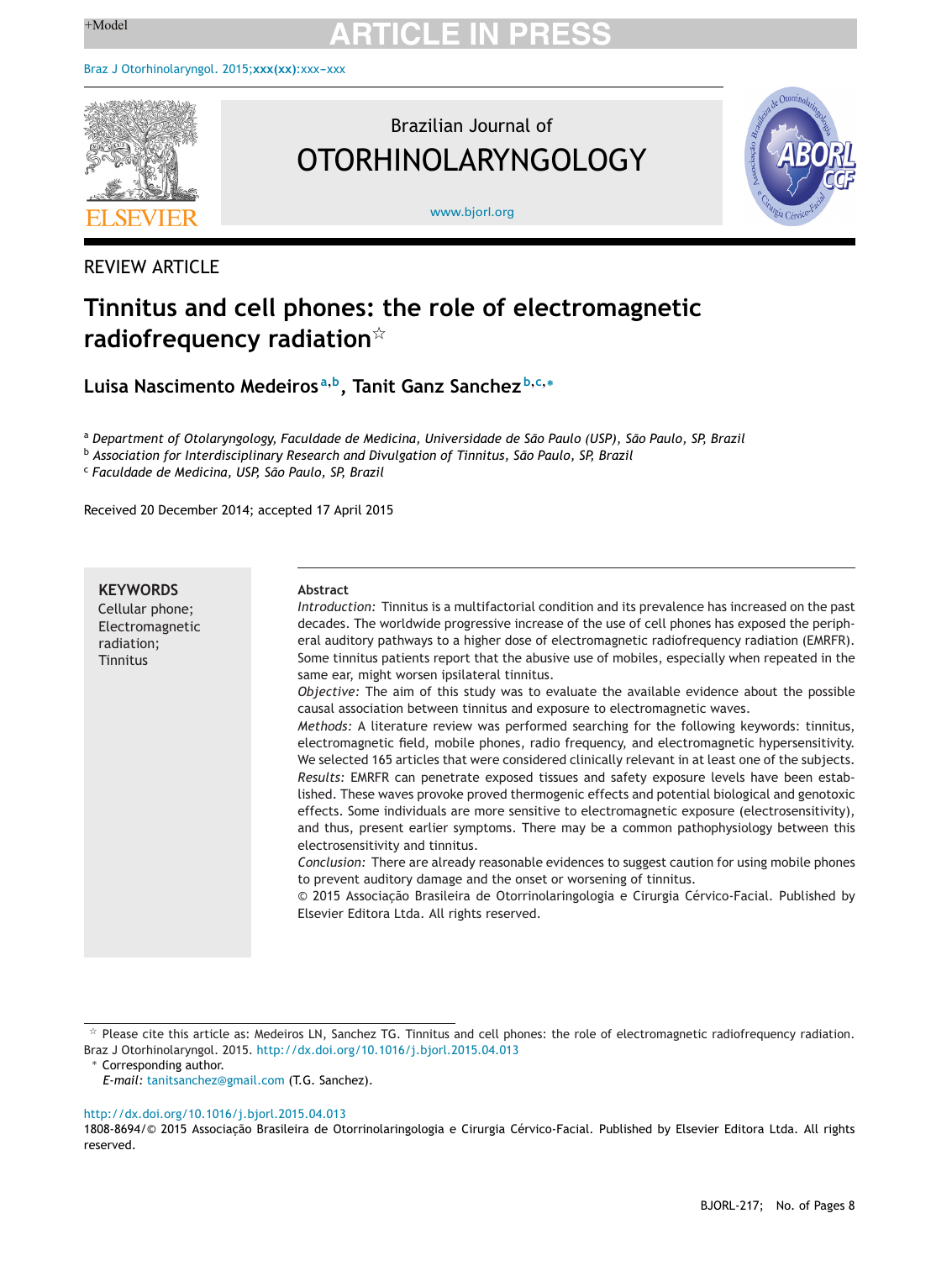## **PALAVRAS-CHAVE**

Radiação eletromagnética; Telefone celular; Zumbido

#### **Zumbido e telefones celulares: o papel da radiac¸ão eletromagnética de radiofrequência**

#### **Resumo**

*Introdução: Zumbido é uma condição multifatorial cuja prevalência vem aumentando nas últi*mas décadas. Em todo o mundo, o aumento progressivo do uso de telefones celulares tem exposto as orelhas a uma maior carga de radiação eletromagnética de radiofrequência (REM-RF). Alguns pacientes com zumbido referem que o uso excessivo do telefone celular, especialmente quando sempre na mesma orelha, é um fator de piora do zumbido ipsilateral.

*Objetivo:* O objetivo deste trabalho foi avaliar as evidências disponíveis sobre a possível associacão causal entre zumbido e exposicão a ondas eletromagnéticas.

*Método:* Foi realizada uma revisão de literatura com palavras-chave como: *tinnitus*, *electromagnectic field, cellular phone, radiofrequency, electromagnectic hypersensitivity.* Foram selecionados 165 artigos com maior relevância clínica em pelo menos um dos assuntos.

Resultados: As REM-RF podem penetrar tecidos expostos e existem níveis seguros de exposição. Apresentam efeitos termogênicos comprovados e potenciais efeitos biológicos e genotóxicos. Alguns indivíduos são mais sensíveis à exposição eletromagnética (eletrossensibilidade) e, portanto, adquirem sintomas precocemente. A fisiopatologia da eletrossensibilidade pode ser semelhante à do zumbido.

*Conclusão:* Consideramos que há evidências suficientes que sugerem maior cautela para o uso desses aparelhos e assim prevenir lesões na via auditiva e o aparecimento/agravamento do zumbido.

© 2015 Associac¸ão Brasileira de Otorrinolaringologia e Cirurgia Cérvico-Facial. Publicado por Elsevier Editora Ltda. Todos os direitos reservados.

### **Introduction**

Tinnitus is characterized by sound perception in the absence of an external source.<sup>[1](#page-6-0)</sup> Its prevalence has been increasing considerably in epidemiological studies, thus several international scientific events and publications have been devoted to explore this subject. Among adults from the United States, Shargorodsky<sup>2</sup> [f](#page-6-0)ound a prevalence of 25.3% for tinnitus, as opposed to 15% for the same population, published 15 years previously (National Institutes of Deafness and Other Communication Disorders,  $1995$ ).<sup>3</sup> [I](#page-6-0)n a study with 506 children between 5 and 12 years old, 31% reported tinnitus according to rigorous criteria, and 19% were annoyed by the symptom.[4](#page-6-0)

Although many people with tinnitus have no limitation on their quality of life, physicians, audiologists, and psychologists commonly receive patients who report that tinnitus leads to sleep disorders, $5,6$  lack of concentration, and impairment in social life and emotional balance.<sup>[5,7](#page-6-0)</sup>

These findings justify the search for explanations for the gradual increase of tinnitus in different age groups. Plausible possibilities include increased longevity; $8$  early and enhanced exposure to loud noises (environmental or through earphones); $8-10$  higher levels of occupational stress, causing anxiety and depression;  $9,11,12$  increased use of alcohol, tobacco, and illicit drugs; sedentary lifestyle; cardiovascular or metabolic diseases; etc.<sup>[8](#page-6-0)</sup>

Another suspect being strongly considered for the increase of tinnitus onset is the exposure to electromagnetic radiation (EMR).<sup>[13](#page-6-0)</sup> In fact, in clinical practice, some patients have spontaneously mentioned hearing symptoms during or shortly after using cell phones, such as warmth or pressure in

the ear that is in contact with the device, as well as tinnitus, reduced understanding, or distortion in hearing frequency. There is even a small group of patients who report tinnitus onset or worsening associated with living or working around cellular, radio, and TV antennas.

Non-ionizing electromagnetic radiofrequency radiation (EMRFR) is routinely used for telecommunications (radio, TV, WiFi, cellular and cordless phones, and radar). As expo-sure to this type of radiation is progressively increasing<sup>[14](#page-6-0)</sup> worldwide, there is a greater interest in its possible harm-ful effects on health.<sup>[15](#page-6-0)</sup> More sensitive individuals reported broad and unspecific symptoms like headache, dizziness, fatigue, memory impairment, sleep disorders, anxiety, myalgia, arthralgia, tearing, hearing loss, and tinnitus.<sup>[16](#page-6-0)</sup> The problematic issue regarding unspecific symptoms is that the correct causal association is rarely confirmed.

Although several hypotheses indicate a possible involvement of EMRFR in the onset or worsening of tinnitus, this relationship has not been well-established and the mechanism by which it would happen remains unclear. $17$ 

The objective of this study was to perform a systematic review of the current knowledge on tinnitus and exposure to EMRFR, analyzing the evidence on their possible relationship.

### **Methods**

It was aimed to conduct the study as close as possible to a systematic review, although the objective (evaluating evidence of possible causal associations between tinnitus and exposure to electromagnetic radiofrequency radiation) differs from the typical objective of systematic reviews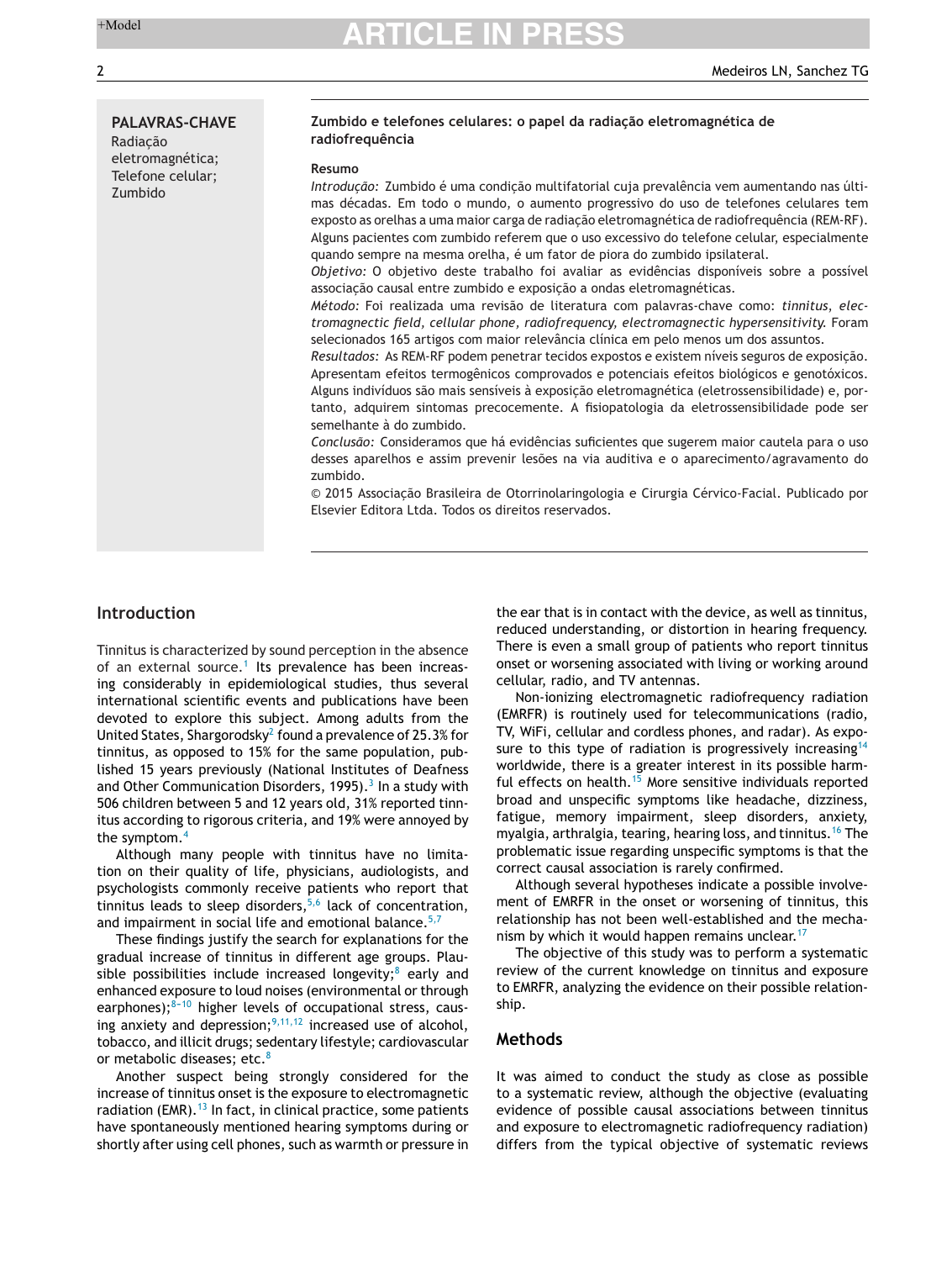#### The role of electromagnetic radiofrequency radiation 3

(evaluating evidence from randomized clinical trials with regard to a particular intervention).

A careful literature review was performed in the PubMed database between May and June of 2014, searching for the following descriptors: tinnitus AND electromagnetic field (144 results), tinnitus AND cell phones (11 results), tinnitus AND radiofrequency (eight results), tinnitus AND electromagnetic hypersensitivity (two results). A total of 165 items were found and read. Afterwards, the 45 studies that demonstrated clinical significance in at least one of the subjects (tinnitus and electromagnetic radiation) or in the possible link established between them were selected.

Standards for regulation of exposure to EMRFR postulated by Brazilian National Telecommunications Agency (Agência Nacional de Telecomunicações) occupational levels and users<sup>[18](#page-6-0)</sup> were also analyzed.

A printed manuscript used to successfully argue against the deployment of cellular antennas in residential buildings was also included. Despite not having been published, it contains scientific references in agreement with the data found in PubMed, as well as standards for safe exposure to EMRFR.

### **Results**

For clarity, the results of this review will be presented as items.

#### **Exposure to electromagnetic radiation (EMR)**

EMR can be ionizing or non-ionizing. The latter does not produce ionization of molecules, but can cause electrical, chemical, and thermodynamic cell damage.[19](#page-6-0) Examples of this group are infrared, ultraviolet, laser, radiofrequency, and microwave radiation.

EMRFR consists of electromagnetic waves with frequencies between  $3$  kHz and  $300$  GHz,  $20$  so a part of them can stimulate the auditory system. They are produced by natural or synthetic sources and may penetrate the exposed tissues. The rate of absorption of such energy depends on the power of the EMRFR and the tissue's characteristics. The absorbed rate is converted into heat. $^{21}$  $^{21}$  $^{21}$  To measure the thermal effect of electromagnetic radiation on the human body, the specific absorption rate (SAR) is used, which is a measure of the power density per unit mass. The SAR quantifies the energy absorbed by the tissue, which is directly proportional to the local increase of temperature.<sup>[19](#page-6-0)</sup>

International organizations have established limits for exposure to general sources of EMRFR. SAR values set by the International Commission on Non-Ionizing Radiation Protection (ICNIRP), an independent scientific organization based in Germany, formally recognized by the World Health Orga-nization and adopted by ANATEL are: [18,22](#page-6-0)

- Occupational limit: 0.4 W/kg
- General public limit: 0.08 W/kg

Specifically for cell phones, because they are used near to the head or body, the ICNRP determined that the local SAR should not exceed the average limit of 2 W/kg in 10 g of tissue.<sup>[23](#page-6-0)</sup> Those limits aim to prevent effects to human health and reflect the current state of knowledge. Thus,

the SAR limits currently adopted were established primarily to prevent thermal effects related to increasing body temperature. $^{23}$  $^{23}$  $^{23}$ 

Although cell phones have much lower thermogenic potential than the maximum limits, heating of ear skin  $(2.3-4.5 \degree C)$  is a common complaint, as well as proven temperature rise in tympanic membrane (0.02 ◦C). Such heating varies according to the device frequency and duration of use; the longer the contact duration between cell phone and the ear, the greater the expected heating. Data on increased brain temperature is still insufficient.<sup>[15](#page-6-0)</sup>

In addition to the thermal effects, biological effects have also been discussed. $^{24}$  $^{24}$  $^{24}$  A specific concern is possible EMRFR cell genotoxicity, which has been studied in human lym-phocytes in six independents centers.<sup>[25](#page-6-0)</sup> The presence of chromosomal and micronuclear alterations was evaluated, but it was not possible to establish a relationship between EMRFR and genotoxicity. $25$ 

The current functions of cell phones, with the advent of smartphones, go beyond regular phone calls. The widespread use of 3G wireless and Bluetooth functions entails an additional concern for the auditory system. However, recent studies have not indicated adverse effects of Bluetooth on the auditory system. $26,27$ 

Although little damage has been demonstrated so far, the study of EMRFR effects on different organs and systems should remain of utmost importance in public health. Any proven harmful effect can have wide-ranging implications, due to the universal exposure to EMRFR.<sup>[28](#page-7-0)</sup> In addition, further research should always monitor the presence of possible harms in medium and long term.

In contrast, a study published<sup>[29](#page-7-0)</sup> in 1992 showed substantial evidence that when pre-exposed to low doses of DNA-damaging factors such as ionizing radiation, ultraviolet light, alkylating agents, and oxidants, cells can develop an adaptive response, with consequently greater resistance to higher doses of aggressive agents. The manner by which it occurs is not completely elucidated, but the role of the DNA's repair mechanism has been demonstrated,  $30$  with active participation of protein  $p53.^{31}$  $p53.^{31}$  $p53.^{31}$  From the clinical point of view, this adaptive possibility might be one of the reasons why some patients are more sensitive and others are more resistant to the same degree of exposure to the same aggressive agents.

### **Tinnitus and EMRFR: the question of electromagnetic hypersensitivity**

Various symptoms involving one or more organs on the same individual have already been related to the exposure to elec-tromagnetic fields.<sup>[32](#page-7-0)</sup> Approximately  $3\% - 5\%$  of the population subjectively associates the presence of nonspecific symptoms to acute or subacute exposure to EMRFR, even at levels below the safe limit of exposure.  $33,34$ 

These symptoms were generally referred to as electro-magnetic hypersensitivity (EMH) or electrosensitivity.<sup>[35](#page-7-0)</sup> The term EMH can be used in two contexts:

• As the ability of some individuals to perceive or react to the presence of EMR at significantly lower levels than the majority of the population.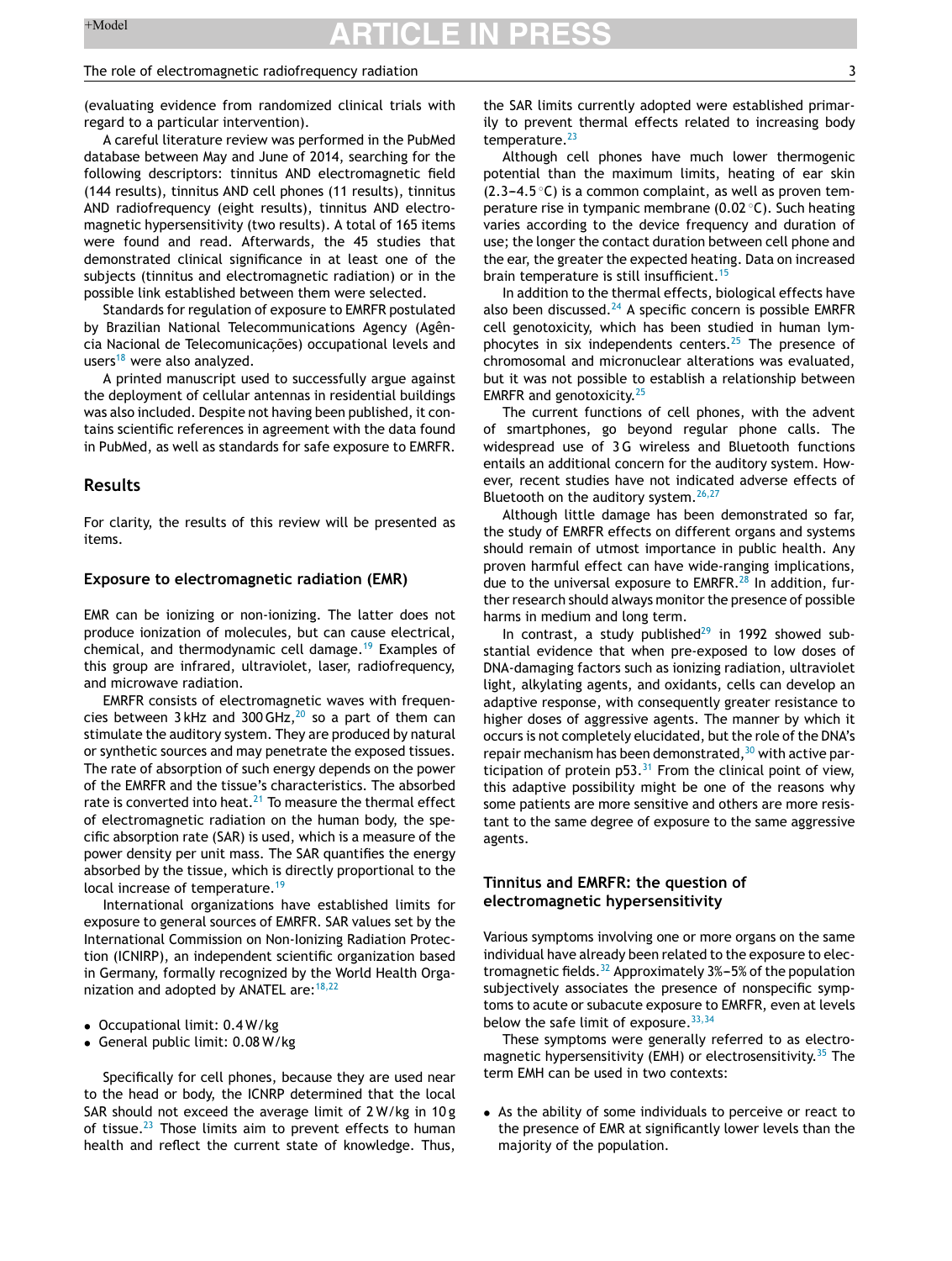<span id="page-3-0"></span>

| Authors, Journal, Year                                                | Study design                      | Patients (n)                     | Presence of<br>tinnitus                                                                    | Presence of EMH                                                  | <b>Exposure to EMRFR</b>                                                                                                                                                        | Association<br>tinnitus-EMRFR                                                                                                                                                                                                                                                          |
|-----------------------------------------------------------------------|-----------------------------------|----------------------------------|--------------------------------------------------------------------------------------------|------------------------------------------------------------------|---------------------------------------------------------------------------------------------------------------------------------------------------------------------------------|----------------------------------------------------------------------------------------------------------------------------------------------------------------------------------------------------------------------------------------------------------------------------------------|
| Hutter et al. (Environ<br>Med 2010)                                   | Case-control                      | $n = 100$<br>(Austria)           | $n = 100$                                                                                  | Not reported                                                     | Use of mobile phone<br>analyzed                                                                                                                                                 | Tinnitus associated with<br>high intensity and long<br>duration of mobile phone<br>use: $\geq$ 4 years of use OR<br>1.95 (95% CI 1.00-3.80),<br>$\geq$ 10 min/day OR 1.71<br>$(95\% \text{ CI } 0.85 - 3.45), \geq 160$<br>cumulative hours of use<br>OR 1.57 (95% CI<br>$0.78 - 3.19$ |
| Bortkiewicz et al. (Int J<br>Occup Med Environ<br><b>Health 2012)</b> | Double-blind,<br>randomized trial | $n = 10$<br>(Poland)             | Not reported                                                                               | Not reported                                                     | Use of mobile phone<br>analyzed (continu-<br>ous $\times$ intermittent $\times$ sham)                                                                                           | Not reported. Increasing<br>of tympanic<br>temperature: continuous<br>and intermittent<br>(p < 0.05)                                                                                                                                                                                   |
| Landgrebe et al. (PLoS<br>One 2009)                                   | Case-control                      | $n = 196$<br>(Germany)           | $n = 35$ (patients<br>with EMH) $n =$<br>14 controls                                       | EMH $n = 69$ , controls<br>$n = 80$                              | Ordinary environmental<br>exposure to EMRFR                                                                                                                                     | No direct association;<br>higher incidence of<br>tinnitus among patients<br>with EMH $(p < 0.0001)$                                                                                                                                                                                    |
| Mandalà et al.<br>(Laryngoscope 2014)                                 | Randomized trial                  | $n = 12$<br>(Italy)              | All participants<br>were affected by<br>unilateral definite<br>Ménière's disease           | Not reported                                                     | All patients underwent<br>retrosigmoid vestibular<br>neurectomy while being<br>monitored to evaluate<br>direct mobile phone<br>exposure/effects of<br><b>Bluetooth headsets</b> | No short-term effects of<br>Bluetooth EMR on the<br>auditory nervous<br>structures; Direct mobile<br>phone EMR exposure<br>confirmed a significant<br>decrease in amplitude<br>and an increase in<br>latency of evoked<br>cochlear nerve action<br>potentials                          |
| Frei et al. (Environ Int<br>2012)                                     | Cohort                            | $n = 1375$<br>(Switzer-<br>(land | $n = 7$ Statistically<br>significant<br>developed tinnitus<br>out of 144 risk<br>estimates | EMH in a questionnaire:<br>no: 825, yes: 294, don't<br>know: 256 | Evaluation of far fields<br>(residential exposure to<br>fixed site transmitters);<br>near fields (mobile and<br>cordless phone)                                                 | No direct association<br>(not considering high<br>exposure to EMRFR);<br>Belief in health effects<br>due to EMRFF exposure:<br>No: 82; Yes: 1069; Don't<br>know/missing: 224                                                                                                           |

#### **Table 1** Comparison of the extracted data from the main articles of the present review.

 $\Delta$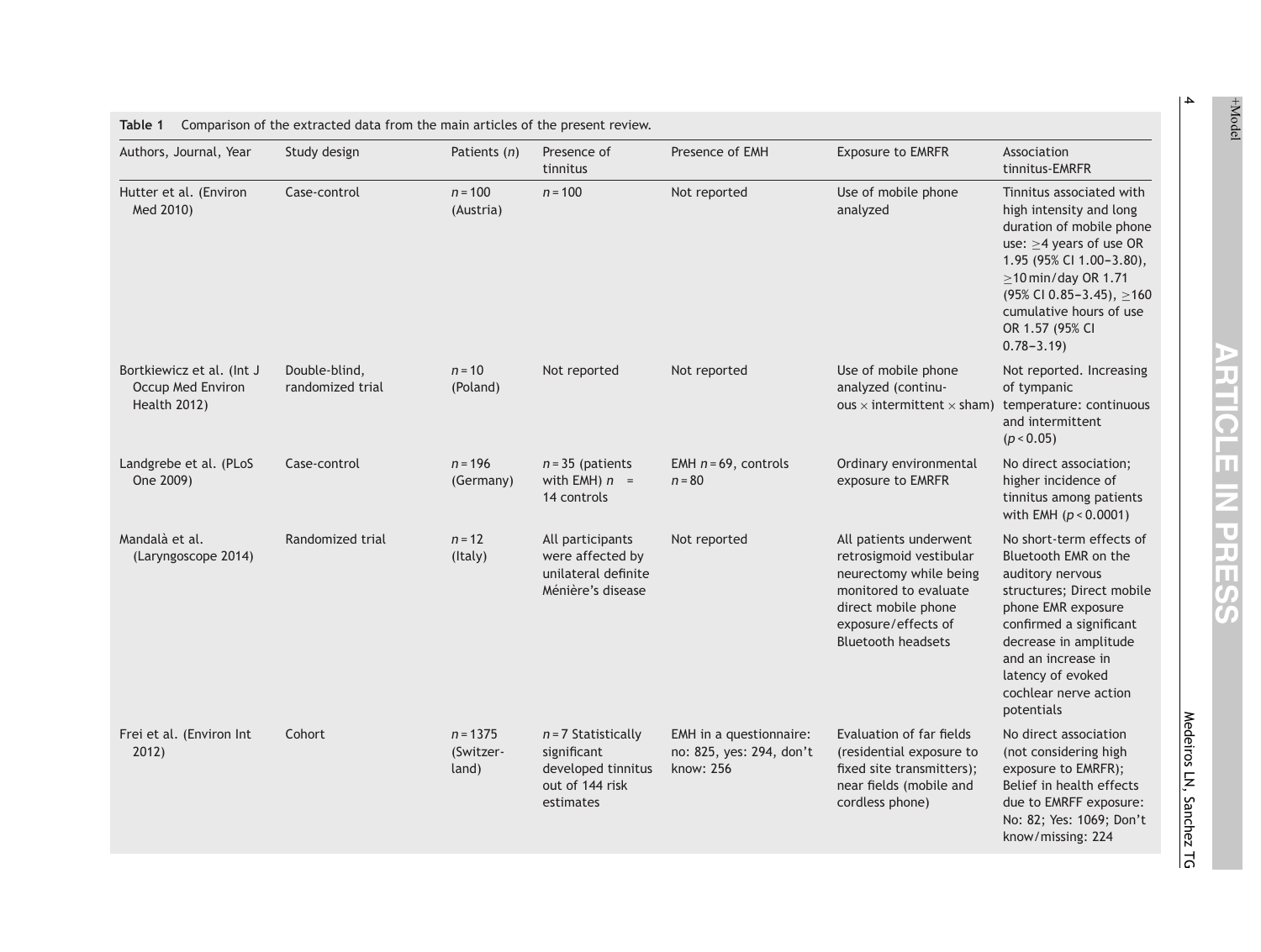#### The role of electromagnetic radiofrequency radiation

| Table 1 (Continued)                   |                                                                                                                                                                                     |                         |              |                 |                                                                                                         |                                                                                                                                                        |
|---------------------------------------|-------------------------------------------------------------------------------------------------------------------------------------------------------------------------------------|-------------------------|--------------|-----------------|---------------------------------------------------------------------------------------------------------|--------------------------------------------------------------------------------------------------------------------------------------------------------|
| Authors, Journal, Year                | Study design                                                                                                                                                                        | atients (n) Presence of | tinnitus     | Presence of EMH | Exposure to EMRFR                                                                                       | tinnitus-EMRFR<br>Association                                                                                                                          |
| (Psychol Med 2008)<br>andgrebe et al. | Case-control                                                                                                                                                                        | (Germany)<br>$-196$     | Not reported | $n = 89$        | Ordinary environmental<br>transcranial magnetic<br>exposure to EMR-RF<br>stimulation of all<br>patients | Not reported. Significant<br>hypersensitive patients<br>alterations on TMS:<br>electromagnetic<br>vulnerability of<br>neurobiological<br>cognitive and |
|                                       | EMH, electromagnetic hypersensitivity; EMRFR, electromagnetic radiofrequency radiation; n, number; OR, odds ratio; CI, confidence interval; TMS, transcranial magnetic stimulation. |                         |              |                 |                                                                                                         |                                                                                                                                                        |

• As a medical condition based on the interpretation of the patients about their condition, independent of any established causal relationship.

EMH has been better detailed in European and Scandinavian countries, and it has been widely reported on the media. $36$  It is already accepted that EMH causes major impact on quality of life, increased use of health care, and psychosocial disorders,  $37$  in addition to reduction of work capacity, unemployment, and early retirement in Scandina-vian countries.<sup>[38](#page-7-0)</sup> Thus, some individuals already are aware to avoid exposure to EMR as much as possible.<sup>[35](#page-7-0)</sup> It is the authors' opinion that, as in many other health issues, developing countries such as Brazil would benefit by following the steps of developed countries.

Although EMH has been related to individual characteristics and not to a mandatory variable of exposure to EMRFR, there is already evidence of the influence of EMRFR in cognitive function and neural processing in the auditory central cortex.<sup>[39](#page-7-0)</sup> It is suspected that EMH can be manifested as cognitive dysfunction, with reduced discrimination by the sensory system and increased cortical activation in the ante-rior cingulate gyrus and insula.<sup>[40](#page-7-0)</sup> If this hypothesis is correct, auditory involvement would have a causal basis.

Tinnitus has been reported as one of the symptoms in patients with EMH.<sup>[37](#page-7-0)</sup> In a case-control study involving 89 patients with EMH and 107 controls matched by sex, age, and exposure to common sources of EMRFR, tinnitus prevalence was significantly higher in patients with EMH (50.72% vs.  $17.5\%$  $17.5\%$ ).<sup>17</sup>

From this standpoint, it has been attempted to find factors that corroborate the relationship between tinnitus and EMH. One factor repeatedly observed in patients with EMH is reduction in the ability to discriminate magnetic pulses, which had already been identified as a predictor of tinnitus.<sup>[41](#page-7-0)</sup> Furthermore, tinnitus and EMH seem to share similarities in pathophysiology related to sensory discrimination.

Another common point is the vulnerability of patients with EMH to distress agents, affecting the autonomic nervous system  $(ANS).<sup>42</sup>$  $(ANS).<sup>42</sup>$  $(ANS).<sup>42</sup>$  The state of ANS hyperexcitability may be mediated by changes in cortical glutamatergic receptors, which can be responsible for a decreased adaptive capacity in these individuals. $43$  Besides this, ANS hyperexcitability during the onset and worsening of tinnitus is well known.<sup>[44](#page-7-0)</sup>

However, despite the significantly greater occurrence of tinnitus in patients with EMH, Landgrebe et al.  $17$  found no association between tinnitus and individual exposure to EMRFR, suggesting that this exposure does not appear to cause tinnitus directly. This finding can be countered by other evidence, though. It has been shown that intensive use of cell phone and use for prolonged periods  $(≥4 \text{ years})$ are associated with tinnitus,  $45$  suggesting that this device should be studied as a potential risk factor. Furthermore, as the prevalence of tinnitus has been rising worldwide, $2$ importance of environmental factors in tinnitus inception should be considered.

### **Discussion**

Current scientific research has increasingly fast development. The universal motivation for conducting research in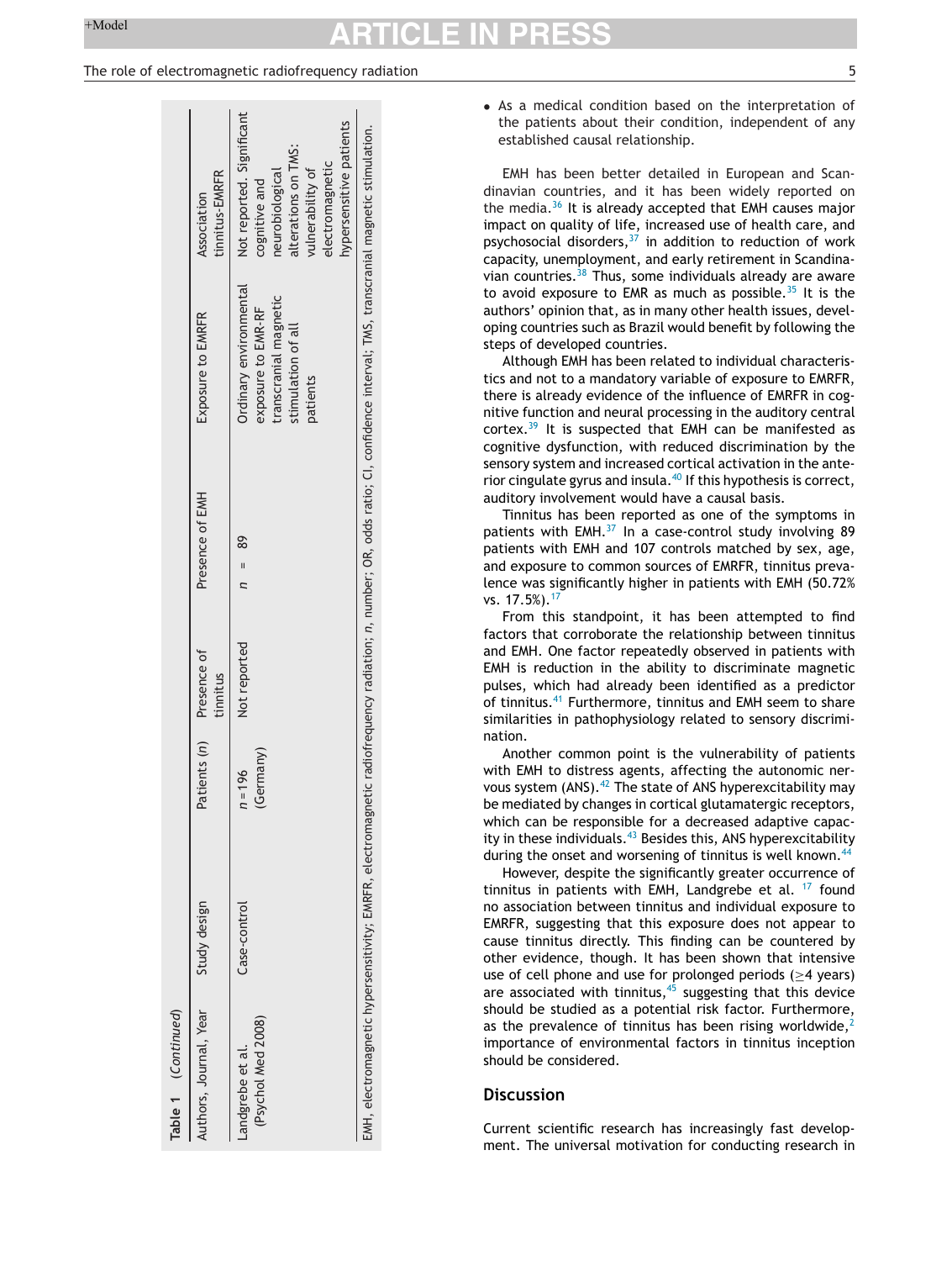<span id="page-5-0"></span>academic centers and the increasing availability of scientific journals have contributed to the globalization of expertise. However, only a small portion of published scientific articles reach a level of evidence sufficiently convincing to most researchers.

In the present study, although the authors found little statistically significant evidence of the influence of EMRFR on tinnitus, the association between these conditions should not be neglected, either.

The main studies that evaluated tinnitus, exposure to EMRFR, and presence of EMH are compared on [Table](#page-3-0) 1.

Even so, the advance of rigorous science itself has shown that well-established opinions change over time as new data are incorporated into the research. It is widely accepted that evidence-based medicine should inspire and guide professional conduct. However, the opposite is also true: anecdotal cases seen in the daily routine should also inspire science to deepen knowledge and confirm the existence or the reproducibility of the facts, considering that many studies are needed to form critical opinions. Publications of case reports, for example, are undervalued by the scientific community, but still have an important role to warn about facts that could be widely accepted later.

With this in mind, for years the authors have observed patients with tinnitus considered idiopathic, even after investigating multiple etiologies listed in the medical and audiological protocol. Emphasizing the suspicion of the patients, the authors included the questions about exposure to non-ionizing radiofrequency electromagnetic radiation in the diagnostic routine:

- 1. Vicinity (residence or business) to towers, antennas, and transmission lines
- 2. Use of the cell phone for calls:
	- Approximate daily time of use
	- Type of normal use: direct contact with the ear, headset, or Bluetooth
	- Preferential use in one of the ears

Adopting these extra data, it was easier to suspect the influence of EMRFR on tinnitus due to frequent cell phone use, especially in cases of prolonged use, with the preferred ear coinciding with the presence of unilateral (or worse) tinnitus. These are the patients who might be more vulnerable to have electromagnetic hypersensitivity (EMH) or electrosensitivity.

The peripheral auditory pathway has the ability to capture sound waves from the environment and transmit them actively to the cortex. Since EMRFR also presents diverse frequencies (starting at 3 kHz) and amplitudes, similar to that which occurs with sound waves, it is plausible to accept that certain frequencies and amplitudes of EMRFR can be captured by the peripheral auditory system. Valid comparison is made to skin, another sense organ, responsible for capturing thermal, tactile, and painful sensations, which can be highly affected by infrared radiation.

Although cell phone manufacturers ensure that their use is safe, the World Health Organization has classified radiofrequency electromagnetic radiation as a potential carcinogen (class 2B), the same classification used for lead, chloroform, and emissions from automobiles. This warning was based on the analysis of studies performed by 30 **Table 2** Suggestions for safe use of cell phones, according to the University of Pittsburgh Cancer Center, 2008.

Practical advice to limit exposure to electromagnetic radiation emitted from cell phones

- Do not allow children to use a cell phone, except for emergencies. The developing organs are the most likely to be sensitive to any possible effects of exposure to electromagnetic fields.
- Keep the cell phone away from the body as much as possible. The amplitude of the electromagnetic field decreases as it moves away from the radiation source. Whenever possible, use of the speaker-phone mode, wireless Bluetooth headset, or hands-free headset that may also reduce exposures.
- Avoid using a cell phone in public places where you can passively expose others to the phone's electromagnetic fields, like a bus or subway.
- Avoid carrying a cell phone close to the body at all times. Do not keep it near your body at night, particularly if pregnant. You can also put it on ''flight'' or ''off-line'' mode, which stops electromagnetic emissions.
- If you must carry your cell phone on you, it is preferable that the keypad is positioned toward your body and the back is positioned toward the outside of your body. Depending on the thickness of the phone, this may provide a minimal reduction of exposure.
- Conversations should last for few minutes, as the biological effects are directly related to the duration of exposure. For longer conversations, use a land line with a corded phone, not a cordless phone, which uses electromagnetic emitting technology similar to that of cell phones.
- Switch sides regularly while communicating on cell phone to spread out your exposure. Before putting your cell phone to the ear, wait until your correspondent has picked up.
- Avoid using your cell phone when the signal is weak or when moving at high speed, such as in a car or train, as this automatically increases power to a maximum as the phone repeatedly attempts to connect to a new relay antenna.
- When possible, communicate via text messaging rather than making a call, limiting the duration of exposure and the proximity to the body.
- Choose a device with the lowest specific absorption rate (SAR) possible. SAR ratings of contemporary phones are available from manufacturers.

researchers from 14 countries, which suggest increased risk of gliomas and neuromas in cell phone users.<sup>[46](#page-7-0)</sup>

The present review of the literature was purposely focused on tinnitus and has found interesting arguments about the possible relationship between this symptom and EMRFR. However, due to multiple neuronal mechanisms involved in the pathogenesis of each one, whether there is a causal association between EMH and tinnitus, whether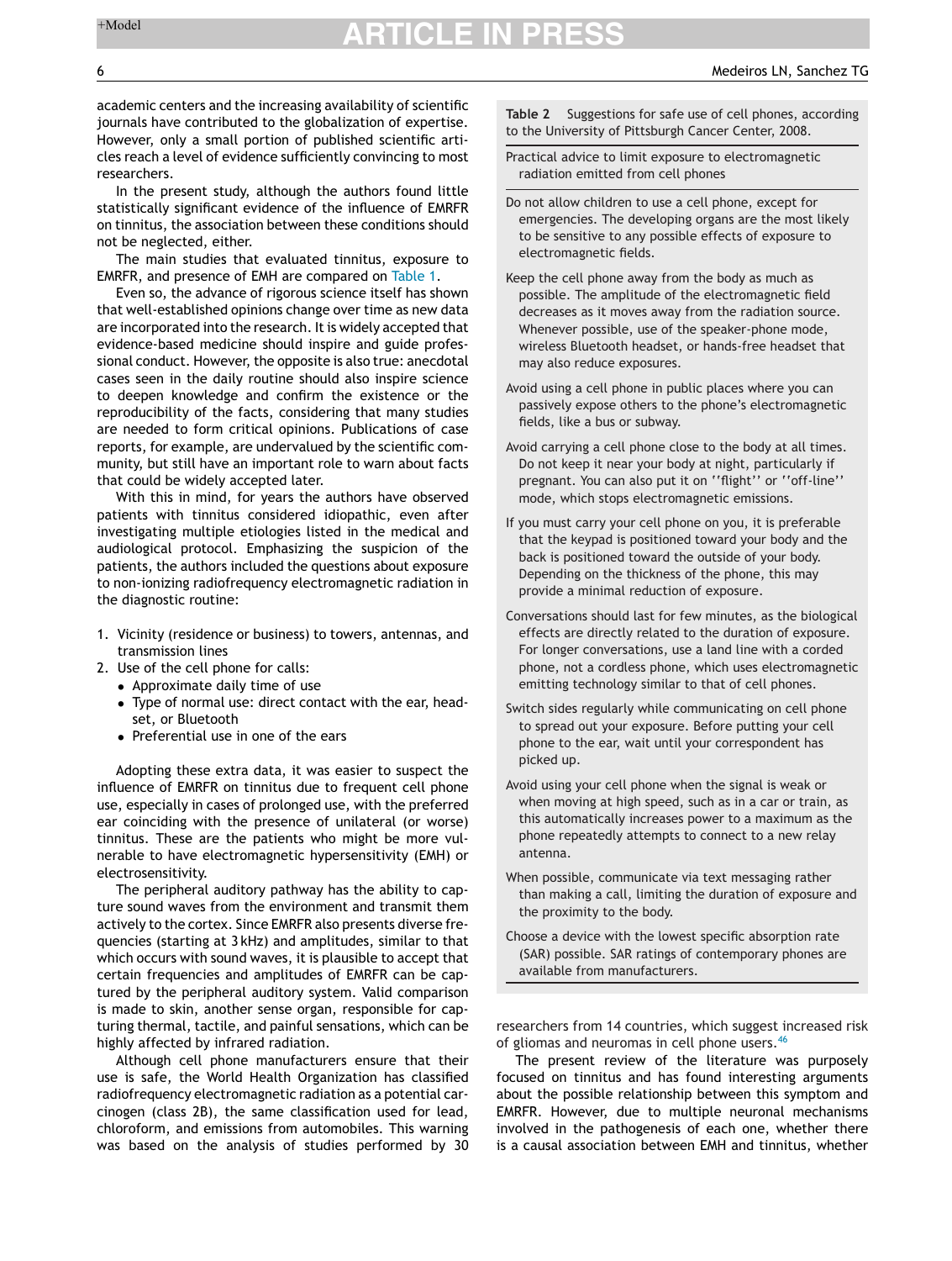#### <span id="page-6-0"></span>The role of electromagnetic radiofrequency radiation 7  $\,$

EMH is a predisposing factor for the worsening of tinnitus, or whether both share a similar pathophysiology is still under discussion.<sup>17</sup> Prospective cohort studies will define more precisely if the risk of onset of tinnitus is higher in cell phone users or those with other sources of radio frequency exposure.

In the history of science, a long time is often necessary to gather enough conclusive studies to support opinions on the exposure factor and risk of disease, i.e., as currently accepted on tobacco's effect upon various organs. As the cell phone has led to a great advance in communication in modern societies, and should remain so, the authors recommend the conduct of common sense related to its usage. Practical suggestions have been published by the University of Pittsburgh Cancer Institute<sup>[47](#page-7-0)</sup> ([Table](#page-5-0) 2).

### **Conclusion**

This study collected evidence for the association between exposure to EMRFR and tinnitus in some patients, particularly those suffering from electromagnetic hypersensitivity. While it is not fully confirmed, the authors consider it appropriate to direct more attention to cell phone use in the diagnostic investigation of patients with hearing disorders, especially tinnitus.

### **Conflicts of interest**

The authors declare no conflicts of interest.

### **Acknowledgements**

The authors would like to thank the librarian Mr. Adilson Montefusco and in particular Mr. Soter Marcello Correa da Silveira for the vast material provided.

### **References**

- 1. [Mc](http://refhub.elsevier.com/S1808-8694(15)00163-9/sbref0240) [Fadden](http://refhub.elsevier.com/S1808-8694(15)00163-9/sbref0240) [D.](http://refhub.elsevier.com/S1808-8694(15)00163-9/sbref0240) [Introduction.](http://refhub.elsevier.com/S1808-8694(15)00163-9/sbref0240) [In:](http://refhub.elsevier.com/S1808-8694(15)00163-9/sbref0240) [Mc](http://refhub.elsevier.com/S1808-8694(15)00163-9/sbref0240) [Fadden](http://refhub.elsevier.com/S1808-8694(15)00163-9/sbref0240) [D,](http://refhub.elsevier.com/S1808-8694(15)00163-9/sbref0240) [editor.](http://refhub.elsevier.com/S1808-8694(15)00163-9/sbref0240) [Report](http://refhub.elsevier.com/S1808-8694(15)00163-9/sbref0240) [of](http://refhub.elsevier.com/S1808-8694(15)00163-9/sbref0240) [working](http://refhub.elsevier.com/S1808-8694(15)00163-9/sbref0240) [group](http://refhub.elsevier.com/S1808-8694(15)00163-9/sbref0240) [89,](http://refhub.elsevier.com/S1808-8694(15)00163-9/sbref0240) [Committee](http://refhub.elsevier.com/S1808-8694(15)00163-9/sbref0240) [on](http://refhub.elsevier.com/S1808-8694(15)00163-9/sbref0240) [Hearing,](http://refhub.elsevier.com/S1808-8694(15)00163-9/sbref0240) [Bioacoustics](http://refhub.elsevier.com/S1808-8694(15)00163-9/sbref0240) [and](http://refhub.elsevier.com/S1808-8694(15)00163-9/sbref0240) [Biomechanics](http://refhub.elsevier.com/S1808-8694(15)00163-9/sbref0240) [National](http://refhub.elsevier.com/S1808-8694(15)00163-9/sbref0240) [Research](http://refhub.elsevier.com/S1808-8694(15)00163-9/sbref0240) [Council.](http://refhub.elsevier.com/S1808-8694(15)00163-9/sbref0240) [1st](http://refhub.elsevier.com/S1808-8694(15)00163-9/sbref0240) [ed.](http://refhub.elsevier.com/S1808-8694(15)00163-9/sbref0240) [Washington,](http://refhub.elsevier.com/S1808-8694(15)00163-9/sbref0240) [DC:](http://refhub.elsevier.com/S1808-8694(15)00163-9/sbref0240) [National](http://refhub.elsevier.com/S1808-8694(15)00163-9/sbref0240) [Academy](http://refhub.elsevier.com/S1808-8694(15)00163-9/sbref0240) [Press;](http://refhub.elsevier.com/S1808-8694(15)00163-9/sbref0240) [1982.](http://refhub.elsevier.com/S1808-8694(15)00163-9/sbref0240) [p.](http://refhub.elsevier.com/S1808-8694(15)00163-9/sbref0240) 1-9.
- 2. [Shargorodsky](http://refhub.elsevier.com/S1808-8694(15)00163-9/sbref0245) [J,](http://refhub.elsevier.com/S1808-8694(15)00163-9/sbref0245) [Curhan](http://refhub.elsevier.com/S1808-8694(15)00163-9/sbref0245) [GC,](http://refhub.elsevier.com/S1808-8694(15)00163-9/sbref0245) [Farwell](http://refhub.elsevier.com/S1808-8694(15)00163-9/sbref0245) [WR.](http://refhub.elsevier.com/S1808-8694(15)00163-9/sbref0245) [Prevalence](http://refhub.elsevier.com/S1808-8694(15)00163-9/sbref0245) [and](http://refhub.elsevier.com/S1808-8694(15)00163-9/sbref0245) [characteristics](http://refhub.elsevier.com/S1808-8694(15)00163-9/sbref0245) [of](http://refhub.elsevier.com/S1808-8694(15)00163-9/sbref0245) [tinnitus](http://refhub.elsevier.com/S1808-8694(15)00163-9/sbref0245) [among](http://refhub.elsevier.com/S1808-8694(15)00163-9/sbref0245) [US](http://refhub.elsevier.com/S1808-8694(15)00163-9/sbref0245) [adults.](http://refhub.elsevier.com/S1808-8694(15)00163-9/sbref0245) [Am](http://refhub.elsevier.com/S1808-8694(15)00163-9/sbref0245) [J](http://refhub.elsevier.com/S1808-8694(15)00163-9/sbref0245) [Med.](http://refhub.elsevier.com/S1808-8694(15)00163-9/sbref0245) 2010:123:711-[8.](http://refhub.elsevier.com/S1808-8694(15)00163-9/sbref0245)
- 3. [Hoffman](http://refhub.elsevier.com/S1808-8694(15)00163-9/sbref0250) [HJ,](http://refhub.elsevier.com/S1808-8694(15)00163-9/sbref0250) [Reed](http://refhub.elsevier.com/S1808-8694(15)00163-9/sbref0250) [GW.](http://refhub.elsevier.com/S1808-8694(15)00163-9/sbref0250) [Epidemiology](http://refhub.elsevier.com/S1808-8694(15)00163-9/sbref0250) [of](http://refhub.elsevier.com/S1808-8694(15)00163-9/sbref0250) [tinnitus.](http://refhub.elsevier.com/S1808-8694(15)00163-9/sbref0250) [In:](http://refhub.elsevier.com/S1808-8694(15)00163-9/sbref0250) [Snow](http://refhub.elsevier.com/S1808-8694(15)00163-9/sbref0250) [JB](http://refhub.elsevier.com/S1808-8694(15)00163-9/sbref0250) [Jr,](http://refhub.elsevier.com/S1808-8694(15)00163-9/sbref0250) [editor.](http://refhub.elsevier.com/S1808-8694(15)00163-9/sbref0250) [Tinnitus:](http://refhub.elsevier.com/S1808-8694(15)00163-9/sbref0250) [theory](http://refhub.elsevier.com/S1808-8694(15)00163-9/sbref0250) [and](http://refhub.elsevier.com/S1808-8694(15)00163-9/sbref0250) [management.](http://refhub.elsevier.com/S1808-8694(15)00163-9/sbref0250) [Hamilton,](http://refhub.elsevier.com/S1808-8694(15)00163-9/sbref0250) [ON:](http://refhub.elsevier.com/S1808-8694(15)00163-9/sbref0250) [B.C.](http://refhub.elsevier.com/S1808-8694(15)00163-9/sbref0250) [Decker](http://refhub.elsevier.com/S1808-8694(15)00163-9/sbref0250) [Inc;](http://refhub.elsevier.com/S1808-8694(15)00163-9/sbref0250) [2004.](http://refhub.elsevier.com/S1808-8694(15)00163-9/sbref0250) [p.](http://refhub.elsevier.com/S1808-8694(15)00163-9/sbref0250) [16-](http://refhub.elsevier.com/S1808-8694(15)00163-9/sbref0250)[41.](http://refhub.elsevier.com/S1808-8694(15)00163-9/sbref0250)
- 4. [Coelho](http://refhub.elsevier.com/S1808-8694(15)00163-9/sbref0255) [CB,](http://refhub.elsevier.com/S1808-8694(15)00163-9/sbref0255) [Sanchez](http://refhub.elsevier.com/S1808-8694(15)00163-9/sbref0255) [TG,](http://refhub.elsevier.com/S1808-8694(15)00163-9/sbref0255) [Tyler](http://refhub.elsevier.com/S1808-8694(15)00163-9/sbref0255) [RS.](http://refhub.elsevier.com/S1808-8694(15)00163-9/sbref0255) [Tinnitus](http://refhub.elsevier.com/S1808-8694(15)00163-9/sbref0255) [in](http://refhub.elsevier.com/S1808-8694(15)00163-9/sbref0255) [children](http://refhub.elsevier.com/S1808-8694(15)00163-9/sbref0255) [and](http://refhub.elsevier.com/S1808-8694(15)00163-9/sbref0255) [asso](http://refhub.elsevier.com/S1808-8694(15)00163-9/sbref0255)[ciated](http://refhub.elsevier.com/S1808-8694(15)00163-9/sbref0255) [risk](http://refhub.elsevier.com/S1808-8694(15)00163-9/sbref0255) [factors.](http://refhub.elsevier.com/S1808-8694(15)00163-9/sbref0255) [Prog](http://refhub.elsevier.com/S1808-8694(15)00163-9/sbref0255) [Brain](http://refhub.elsevier.com/S1808-8694(15)00163-9/sbref0255) [Res.](http://refhub.elsevier.com/S1808-8694(15)00163-9/sbref0255) [2007;166:179](http://refhub.elsevier.com/S1808-8694(15)00163-9/sbref0255)[-91.](http://refhub.elsevier.com/S1808-8694(15)00163-9/sbref0255)
- 5. [Coelho](http://refhub.elsevier.com/S1808-8694(15)00163-9/sbref0260) [CB,](http://refhub.elsevier.com/S1808-8694(15)00163-9/sbref0260) [Sanchez](http://refhub.elsevier.com/S1808-8694(15)00163-9/sbref0260) [TG,](http://refhub.elsevier.com/S1808-8694(15)00163-9/sbref0260) [Ferreira](http://refhub.elsevier.com/S1808-8694(15)00163-9/sbref0260) [Bento](http://refhub.elsevier.com/S1808-8694(15)00163-9/sbref0260) [RF.](http://refhub.elsevier.com/S1808-8694(15)00163-9/sbref0260) [Características](http://refhub.elsevier.com/S1808-8694(15)00163-9/sbref0260) [do](http://refhub.elsevier.com/S1808-8694(15)00163-9/sbref0260) [zumbido](http://refhub.elsevier.com/S1808-8694(15)00163-9/sbref0260) [em](http://refhub.elsevier.com/S1808-8694(15)00163-9/sbref0260) [pacientes](http://refhub.elsevier.com/S1808-8694(15)00163-9/sbref0260) [atendidos](http://refhub.elsevier.com/S1808-8694(15)00163-9/sbref0260) em serviço [de](http://refhub.elsevier.com/S1808-8694(15)00163-9/sbref0260) [referência.](http://refhub.elsevier.com/S1808-8694(15)00163-9/sbref0260) [Arquivos](http://refhub.elsevier.com/S1808-8694(15)00163-9/sbref0260) [Inter](http://refhub.elsevier.com/S1808-8694(15)00163-9/sbref0260) [Otorrinolaringol.](http://refhub.elsevier.com/S1808-8694(15)00163-9/sbref0260) 2004;8:284-91.
- 6. [Cronlein](http://refhub.elsevier.com/S1808-8694(15)00163-9/sbref0265) [T,](http://refhub.elsevier.com/S1808-8694(15)00163-9/sbref0265) [Langguth](http://refhub.elsevier.com/S1808-8694(15)00163-9/sbref0265) [B,](http://refhub.elsevier.com/S1808-8694(15)00163-9/sbref0265) [Geisler](http://refhub.elsevier.com/S1808-8694(15)00163-9/sbref0265) [P,](http://refhub.elsevier.com/S1808-8694(15)00163-9/sbref0265) [Hajak](http://refhub.elsevier.com/S1808-8694(15)00163-9/sbref0265) [G.](http://refhub.elsevier.com/S1808-8694(15)00163-9/sbref0265) [Tinnitus](http://refhub.elsevier.com/S1808-8694(15)00163-9/sbref0265) [and](http://refhub.elsevier.com/S1808-8694(15)00163-9/sbref0265) [insom](http://refhub.elsevier.com/S1808-8694(15)00163-9/sbref0265)[nia.](http://refhub.elsevier.com/S1808-8694(15)00163-9/sbref0265) [Prog](http://refhub.elsevier.com/S1808-8694(15)00163-9/sbref0265) [Brain](http://refhub.elsevier.com/S1808-8694(15)00163-9/sbref0265) [Res.](http://refhub.elsevier.com/S1808-8694(15)00163-9/sbref0265) 2007;166:227-33.
- 7. [Langguth](http://refhub.elsevier.com/S1808-8694(15)00163-9/sbref0270) [B,](http://refhub.elsevier.com/S1808-8694(15)00163-9/sbref0270) [Kleinjung](http://refhub.elsevier.com/S1808-8694(15)00163-9/sbref0270) [T,](http://refhub.elsevier.com/S1808-8694(15)00163-9/sbref0270) [Fischer](http://refhub.elsevier.com/S1808-8694(15)00163-9/sbref0270) [B,](http://refhub.elsevier.com/S1808-8694(15)00163-9/sbref0270) [Hajak](http://refhub.elsevier.com/S1808-8694(15)00163-9/sbref0270) [G,](http://refhub.elsevier.com/S1808-8694(15)00163-9/sbref0270) [Eichhammer](http://refhub.elsevier.com/S1808-8694(15)00163-9/sbref0270) [P,](http://refhub.elsevier.com/S1808-8694(15)00163-9/sbref0270) [Sand](http://refhub.elsevier.com/S1808-8694(15)00163-9/sbref0270) [PG.](http://refhub.elsevier.com/S1808-8694(15)00163-9/sbref0270) [Tinnitus](http://refhub.elsevier.com/S1808-8694(15)00163-9/sbref0270) [severity,](http://refhub.elsevier.com/S1808-8694(15)00163-9/sbref0270) [depression,](http://refhub.elsevier.com/S1808-8694(15)00163-9/sbref0270) [and](http://refhub.elsevier.com/S1808-8694(15)00163-9/sbref0270) [the](http://refhub.elsevier.com/S1808-8694(15)00163-9/sbref0270) [big](http://refhub.elsevier.com/S1808-8694(15)00163-9/sbref0270) [five](http://refhub.elsevier.com/S1808-8694(15)00163-9/sbref0270) [personality](http://refhub.elsevier.com/S1808-8694(15)00163-9/sbref0270) [traits.](http://refhub.elsevier.com/S1808-8694(15)00163-9/sbref0270) [Prog](http://refhub.elsevier.com/S1808-8694(15)00163-9/sbref0270) [Brain](http://refhub.elsevier.com/S1808-8694(15)00163-9/sbref0270) [Res.](http://refhub.elsevier.com/S1808-8694(15)00163-9/sbref0270) 2007;166:221-5.
- 8. [Sanchez](http://refhub.elsevier.com/S1808-8694(15)00163-9/sbref0275) [TG,](http://refhub.elsevier.com/S1808-8694(15)00163-9/sbref0275) [Medeiros](http://refhub.elsevier.com/S1808-8694(15)00163-9/sbref0275) [IR,](http://refhub.elsevier.com/S1808-8694(15)00163-9/sbref0275) [Levy](http://refhub.elsevier.com/S1808-8694(15)00163-9/sbref0275) [CP,](http://refhub.elsevier.com/S1808-8694(15)00163-9/sbref0275) [Ramalho](http://refhub.elsevier.com/S1808-8694(15)00163-9/sbref0275) [JR,](http://refhub.elsevier.com/S1808-8694(15)00163-9/sbref0275) [Bento](http://refhub.elsevier.com/S1808-8694(15)00163-9/sbref0275) [RF.](http://refhub.elsevier.com/S1808-8694(15)00163-9/sbref0275) [Tinnitus](http://refhub.elsevier.com/S1808-8694(15)00163-9/sbref0275) [in](http://refhub.elsevier.com/S1808-8694(15)00163-9/sbref0275) [normally](http://refhub.elsevier.com/S1808-8694(15)00163-9/sbref0275) [hearing](http://refhub.elsevier.com/S1808-8694(15)00163-9/sbref0275) [patients:](http://refhub.elsevier.com/S1808-8694(15)00163-9/sbref0275) [clinical](http://refhub.elsevier.com/S1808-8694(15)00163-9/sbref0275) [aspects](http://refhub.elsevier.com/S1808-8694(15)00163-9/sbref0275) [and](http://refhub.elsevier.com/S1808-8694(15)00163-9/sbref0275) [reper](http://refhub.elsevier.com/S1808-8694(15)00163-9/sbref0275)[cussions.](http://refhub.elsevier.com/S1808-8694(15)00163-9/sbref0275) [Braz](http://refhub.elsevier.com/S1808-8694(15)00163-9/sbref0275) [J](http://refhub.elsevier.com/S1808-8694(15)00163-9/sbref0275) [Otorhinolaryngol.](http://refhub.elsevier.com/S1808-8694(15)00163-9/sbref0275) 2005;71:427-31.
- 9. [Axelsson](http://refhub.elsevier.com/S1808-8694(15)00163-9/sbref0280) [A,](http://refhub.elsevier.com/S1808-8694(15)00163-9/sbref0280) [Prasher](http://refhub.elsevier.com/S1808-8694(15)00163-9/sbref0280) [D.](http://refhub.elsevier.com/S1808-8694(15)00163-9/sbref0280) [Tinnitus](http://refhub.elsevier.com/S1808-8694(15)00163-9/sbref0280) [induced](http://refhub.elsevier.com/S1808-8694(15)00163-9/sbref0280) [by](http://refhub.elsevier.com/S1808-8694(15)00163-9/sbref0280) [occupational](http://refhub.elsevier.com/S1808-8694(15)00163-9/sbref0280) [and](http://refhub.elsevier.com/S1808-8694(15)00163-9/sbref0280) [leisure](http://refhub.elsevier.com/S1808-8694(15)00163-9/sbref0280) [noise.](http://refhub.elsevier.com/S1808-8694(15)00163-9/sbref0280) [Noise](http://refhub.elsevier.com/S1808-8694(15)00163-9/sbref0280) [Health.](http://refhub.elsevier.com/S1808-8694(15)00163-9/sbref0280) 2000;2:47-54.
- 10. [Gilles](http://refhub.elsevier.com/S1808-8694(15)00163-9/sbref0285) [A,](http://refhub.elsevier.com/S1808-8694(15)00163-9/sbref0285) [De](http://refhub.elsevier.com/S1808-8694(15)00163-9/sbref0285) [Ridder](http://refhub.elsevier.com/S1808-8694(15)00163-9/sbref0285) [D,](http://refhub.elsevier.com/S1808-8694(15)00163-9/sbref0285) [Van](http://refhub.elsevier.com/S1808-8694(15)00163-9/sbref0285) [Hal](http://refhub.elsevier.com/S1808-8694(15)00163-9/sbref0285) [G,](http://refhub.elsevier.com/S1808-8694(15)00163-9/sbref0285) [Wouters](http://refhub.elsevier.com/S1808-8694(15)00163-9/sbref0285) [K,](http://refhub.elsevier.com/S1808-8694(15)00163-9/sbref0285) [Kleine](http://refhub.elsevier.com/S1808-8694(15)00163-9/sbref0285) [Punte](http://refhub.elsevier.com/S1808-8694(15)00163-9/sbref0285) [A,](http://refhub.elsevier.com/S1808-8694(15)00163-9/sbref0285) [Van](http://refhub.elsevier.com/S1808-8694(15)00163-9/sbref0285) [de](http://refhub.elsevier.com/S1808-8694(15)00163-9/sbref0285) [Heyning](http://refhub.elsevier.com/S1808-8694(15)00163-9/sbref0285) [P.](http://refhub.elsevier.com/S1808-8694(15)00163-9/sbref0285) [Prevalence](http://refhub.elsevier.com/S1808-8694(15)00163-9/sbref0285) [of](http://refhub.elsevier.com/S1808-8694(15)00163-9/sbref0285) [leisure](http://refhub.elsevier.com/S1808-8694(15)00163-9/sbref0285) [noise-induced](http://refhub.elsevier.com/S1808-8694(15)00163-9/sbref0285) [tinnitus](http://refhub.elsevier.com/S1808-8694(15)00163-9/sbref0285) [and](http://refhub.elsevier.com/S1808-8694(15)00163-9/sbref0285) [the](http://refhub.elsevier.com/S1808-8694(15)00163-9/sbref0285) [attitude](http://refhub.elsevier.com/S1808-8694(15)00163-9/sbref0285) [toward](http://refhub.elsevier.com/S1808-8694(15)00163-9/sbref0285) [noise](http://refhub.elsevier.com/S1808-8694(15)00163-9/sbref0285) [in](http://refhub.elsevier.com/S1808-8694(15)00163-9/sbref0285) [university](http://refhub.elsevier.com/S1808-8694(15)00163-9/sbref0285) [students.](http://refhub.elsevier.com/S1808-8694(15)00163-9/sbref0285) [Otol](http://refhub.elsevier.com/S1808-8694(15)00163-9/sbref0285) [Neurotol.](http://refhub.elsevier.com/S1808-8694(15)00163-9/sbref0285) 2012:33:899-906.
- 11. [Nondahl](http://refhub.elsevier.com/S1808-8694(15)00163-9/sbref0290) [DM,](http://refhub.elsevier.com/S1808-8694(15)00163-9/sbref0290) [Cruickshanks](http://refhub.elsevier.com/S1808-8694(15)00163-9/sbref0290) [KJ,](http://refhub.elsevier.com/S1808-8694(15)00163-9/sbref0290) [Wiley](http://refhub.elsevier.com/S1808-8694(15)00163-9/sbref0290) [TL.](http://refhub.elsevier.com/S1808-8694(15)00163-9/sbref0290) [Prevalence](http://refhub.elsevier.com/S1808-8694(15)00163-9/sbref0290) [and](http://refhub.elsevier.com/S1808-8694(15)00163-9/sbref0290) [5-year](http://refhub.elsevier.com/S1808-8694(15)00163-9/sbref0290) [incidence](http://refhub.elsevier.com/S1808-8694(15)00163-9/sbref0290) [of](http://refhub.elsevier.com/S1808-8694(15)00163-9/sbref0290) [tinnitus](http://refhub.elsevier.com/S1808-8694(15)00163-9/sbref0290) [among](http://refhub.elsevier.com/S1808-8694(15)00163-9/sbref0290) [older](http://refhub.elsevier.com/S1808-8694(15)00163-9/sbref0290) [adults:](http://refhub.elsevier.com/S1808-8694(15)00163-9/sbref0290) [the](http://refhub.elsevier.com/S1808-8694(15)00163-9/sbref0290) [epidemiology](http://refhub.elsevier.com/S1808-8694(15)00163-9/sbref0290) [of](http://refhub.elsevier.com/S1808-8694(15)00163-9/sbref0290) [hearing](http://refhub.elsevier.com/S1808-8694(15)00163-9/sbref0290) [loss](http://refhub.elsevier.com/S1808-8694(15)00163-9/sbref0290) [study.](http://refhub.elsevier.com/S1808-8694(15)00163-9/sbref0290) [J](http://refhub.elsevier.com/S1808-8694(15)00163-9/sbref0290) [Am](http://refhub.elsevier.com/S1808-8694(15)00163-9/sbref0290) [Acad](http://refhub.elsevier.com/S1808-8694(15)00163-9/sbref0290) [Audiol.](http://refhub.elsevier.com/S1808-8694(15)00163-9/sbref0290) 2002;13:323-31.
- 12. [Joos](http://refhub.elsevier.com/S1808-8694(15)00163-9/sbref0295) [K,](http://refhub.elsevier.com/S1808-8694(15)00163-9/sbref0295) [De](http://refhub.elsevier.com/S1808-8694(15)00163-9/sbref0295) [Ridder](http://refhub.elsevier.com/S1808-8694(15)00163-9/sbref0295) [D,](http://refhub.elsevier.com/S1808-8694(15)00163-9/sbref0295) [Van](http://refhub.elsevier.com/S1808-8694(15)00163-9/sbref0295) [de](http://refhub.elsevier.com/S1808-8694(15)00163-9/sbref0295) [Heyning](http://refhub.elsevier.com/S1808-8694(15)00163-9/sbref0295) [P,](http://refhub.elsevier.com/S1808-8694(15)00163-9/sbref0295) [Vanneste](http://refhub.elsevier.com/S1808-8694(15)00163-9/sbref0295) [S.](http://refhub.elsevier.com/S1808-8694(15)00163-9/sbref0295) [Polarity](http://refhub.elsevier.com/S1808-8694(15)00163-9/sbref0295) [specific](http://refhub.elsevier.com/S1808-8694(15)00163-9/sbref0295) [suppression](http://refhub.elsevier.com/S1808-8694(15)00163-9/sbref0295) [effects](http://refhub.elsevier.com/S1808-8694(15)00163-9/sbref0295) [of](http://refhub.elsevier.com/S1808-8694(15)00163-9/sbref0295) [transcranial](http://refhub.elsevier.com/S1808-8694(15)00163-9/sbref0295) [direct](http://refhub.elsevier.com/S1808-8694(15)00163-9/sbref0295) [current](http://refhub.elsevier.com/S1808-8694(15)00163-9/sbref0295) [stim](http://refhub.elsevier.com/S1808-8694(15)00163-9/sbref0295)[ulation](http://refhub.elsevier.com/S1808-8694(15)00163-9/sbref0295) [for](http://refhub.elsevier.com/S1808-8694(15)00163-9/sbref0295) [tinnitus.](http://refhub.elsevier.com/S1808-8694(15)00163-9/sbref0295) [Neural](http://refhub.elsevier.com/S1808-8694(15)00163-9/sbref0295) [Plast.](http://refhub.elsevier.com/S1808-8694(15)00163-9/sbref0295)  $2014$ ; D  $930860$ : 1-[8.](http://refhub.elsevier.com/S1808-8694(15)00163-9/sbref0295)
- 13. [Frei](http://refhub.elsevier.com/S1808-8694(15)00163-9/sbref0300) [P,](http://refhub.elsevier.com/S1808-8694(15)00163-9/sbref0300) [Mohler](http://refhub.elsevier.com/S1808-8694(15)00163-9/sbref0300) [E,](http://refhub.elsevier.com/S1808-8694(15)00163-9/sbref0300) [Braun-Fahrländer](http://refhub.elsevier.com/S1808-8694(15)00163-9/sbref0300) [C,](http://refhub.elsevier.com/S1808-8694(15)00163-9/sbref0300) [Fröhlich](http://refhub.elsevier.com/S1808-8694(15)00163-9/sbref0300) [J,](http://refhub.elsevier.com/S1808-8694(15)00163-9/sbref0300) [Neubauer](http://refhub.elsevier.com/S1808-8694(15)00163-9/sbref0300) [G,](http://refhub.elsevier.com/S1808-8694(15)00163-9/sbref0300) [Röösli](http://refhub.elsevier.com/S1808-8694(15)00163-9/sbref0300) [M.](http://refhub.elsevier.com/S1808-8694(15)00163-9/sbref0300) [Cohort](http://refhub.elsevier.com/S1808-8694(15)00163-9/sbref0300) [study](http://refhub.elsevier.com/S1808-8694(15)00163-9/sbref0300) [on](http://refhub.elsevier.com/S1808-8694(15)00163-9/sbref0300) [the](http://refhub.elsevier.com/S1808-8694(15)00163-9/sbref0300) [effects](http://refhub.elsevier.com/S1808-8694(15)00163-9/sbref0300) [of](http://refhub.elsevier.com/S1808-8694(15)00163-9/sbref0300) [everyday](http://refhub.elsevier.com/S1808-8694(15)00163-9/sbref0300) [life](http://refhub.elsevier.com/S1808-8694(15)00163-9/sbref0300) [radio](http://refhub.elsevier.com/S1808-8694(15)00163-9/sbref0300) [frequency](http://refhub.elsevier.com/S1808-8694(15)00163-9/sbref0300) [electromagnetic](http://refhub.elsevier.com/S1808-8694(15)00163-9/sbref0300) [field](http://refhub.elsevier.com/S1808-8694(15)00163-9/sbref0300) [exposure](http://refhub.elsevier.com/S1808-8694(15)00163-9/sbref0300) [on](http://refhub.elsevier.com/S1808-8694(15)00163-9/sbref0300) [non-specific](http://refhub.elsevier.com/S1808-8694(15)00163-9/sbref0300) [symp](http://refhub.elsevier.com/S1808-8694(15)00163-9/sbref0300)[toms](http://refhub.elsevier.com/S1808-8694(15)00163-9/sbref0300) [and](http://refhub.elsevier.com/S1808-8694(15)00163-9/sbref0300) [tinnitus.](http://refhub.elsevier.com/S1808-8694(15)00163-9/sbref0300) [Environ](http://refhub.elsevier.com/S1808-8694(15)00163-9/sbref0300) [Int.](http://refhub.elsevier.com/S1808-8694(15)00163-9/sbref0300) [2012;38:29](http://refhub.elsevier.com/S1808-8694(15)00163-9/sbref0300)-[36.](http://refhub.elsevier.com/S1808-8694(15)00163-9/sbref0300)
- 14. [Huiberts](http://refhub.elsevier.com/S1808-8694(15)00163-9/sbref0305) [A,](http://refhub.elsevier.com/S1808-8694(15)00163-9/sbref0305) [Hjørnevik](http://refhub.elsevier.com/S1808-8694(15)00163-9/sbref0305) [M,](http://refhub.elsevier.com/S1808-8694(15)00163-9/sbref0305) [Mykletun](http://refhub.elsevier.com/S1808-8694(15)00163-9/sbref0305) [A,](http://refhub.elsevier.com/S1808-8694(15)00163-9/sbref0305) [Skogen](http://refhub.elsevier.com/S1808-8694(15)00163-9/sbref0305) [JC.](http://refhub.elsevier.com/S1808-8694(15)00163-9/sbref0305) [Electro](http://refhub.elsevier.com/S1808-8694(15)00163-9/sbref0305)[magnetic](http://refhub.elsevier.com/S1808-8694(15)00163-9/sbref0305) [hypersensitivity](http://refhub.elsevier.com/S1808-8694(15)00163-9/sbref0305) [\(EHS\)](http://refhub.elsevier.com/S1808-8694(15)00163-9/sbref0305) [in](http://refhub.elsevier.com/S1808-8694(15)00163-9/sbref0305) [the](http://refhub.elsevier.com/S1808-8694(15)00163-9/sbref0305) [media](http://refhub.elsevier.com/S1808-8694(15)00163-9/sbref0305)  $-$  [a](http://refhub.elsevier.com/S1808-8694(15)00163-9/sbref0305) [qualitative](http://refhub.elsevier.com/S1808-8694(15)00163-9/sbref0305) [content](http://refhub.elsevier.com/S1808-8694(15)00163-9/sbref0305) [analysis](http://refhub.elsevier.com/S1808-8694(15)00163-9/sbref0305) [of](http://refhub.elsevier.com/S1808-8694(15)00163-9/sbref0305) [Norwegian](http://refhub.elsevier.com/S1808-8694(15)00163-9/sbref0305) [newspapers.](http://refhub.elsevier.com/S1808-8694(15)00163-9/sbref0305) [JRSM](http://refhub.elsevier.com/S1808-8694(15)00163-9/sbref0305) [Short](http://refhub.elsevier.com/S1808-8694(15)00163-9/sbref0305) [Rep.](http://refhub.elsevier.com/S1808-8694(15)00163-9/sbref0305)  $2013:4:4-11.$  $2013:4:4-11.$
- 15. [Bortkiewicz](http://refhub.elsevier.com/S1808-8694(15)00163-9/sbref0310) [A,](http://refhub.elsevier.com/S1808-8694(15)00163-9/sbref0310) [Gadzicka](http://refhub.elsevier.com/S1808-8694(15)00163-9/sbref0310) [E,](http://refhub.elsevier.com/S1808-8694(15)00163-9/sbref0310) [Szymczak](http://refhub.elsevier.com/S1808-8694(15)00163-9/sbref0310) [W,](http://refhub.elsevier.com/S1808-8694(15)00163-9/sbref0310) Zmyślony [M.](http://refhub.elsevier.com/S1808-8694(15)00163-9/sbref0310) [Changes](http://refhub.elsevier.com/S1808-8694(15)00163-9/sbref0310) [in](http://refhub.elsevier.com/S1808-8694(15)00163-9/sbref0310) [tympanic](http://refhub.elsevier.com/S1808-8694(15)00163-9/sbref0310) [temperature](http://refhub.elsevier.com/S1808-8694(15)00163-9/sbref0310) [during](http://refhub.elsevier.com/S1808-8694(15)00163-9/sbref0310) [the](http://refhub.elsevier.com/S1808-8694(15)00163-9/sbref0310) [exposure](http://refhub.elsevier.com/S1808-8694(15)00163-9/sbref0310) [to](http://refhub.elsevier.com/S1808-8694(15)00163-9/sbref0310) [electromagnetic](http://refhub.elsevier.com/S1808-8694(15)00163-9/sbref0310) [fields](http://refhub.elsevier.com/S1808-8694(15)00163-9/sbref0310) [emitted](http://refhub.elsevier.com/S1808-8694(15)00163-9/sbref0310) [by](http://refhub.elsevier.com/S1808-8694(15)00163-9/sbref0310) [mobile](http://refhub.elsevier.com/S1808-8694(15)00163-9/sbref0310) [phone.](http://refhub.elsevier.com/S1808-8694(15)00163-9/sbref0310) [Int](http://refhub.elsevier.com/S1808-8694(15)00163-9/sbref0310) [J](http://refhub.elsevier.com/S1808-8694(15)00163-9/sbref0310) [Occup](http://refhub.elsevier.com/S1808-8694(15)00163-9/sbref0310) [Med](http://refhub.elsevier.com/S1808-8694(15)00163-9/sbref0310) [Environ](http://refhub.elsevier.com/S1808-8694(15)00163-9/sbref0310) [Health.](http://refhub.elsevier.com/S1808-8694(15)00163-9/sbref0310) 2012;25:145-50.
- 16. Kücer [N,](http://refhub.elsevier.com/S1808-8694(15)00163-9/sbref0315) Pamukçu [T.](http://refhub.elsevier.com/S1808-8694(15)00163-9/sbref0315) [Self-reported](http://refhub.elsevier.com/S1808-8694(15)00163-9/sbref0315) [symptoms](http://refhub.elsevier.com/S1808-8694(15)00163-9/sbref0315) [associated](http://refhub.elsevier.com/S1808-8694(15)00163-9/sbref0315) [with](http://refhub.elsevier.com/S1808-8694(15)00163-9/sbref0315) [exposure](http://refhub.elsevier.com/S1808-8694(15)00163-9/sbref0315) [to](http://refhub.elsevier.com/S1808-8694(15)00163-9/sbref0315) [electromagnetic](http://refhub.elsevier.com/S1808-8694(15)00163-9/sbref0315) [fields:](http://refhub.elsevier.com/S1808-8694(15)00163-9/sbref0315) [a](http://refhub.elsevier.com/S1808-8694(15)00163-9/sbref0315) [questionnaire](http://refhub.elsevier.com/S1808-8694(15)00163-9/sbref0315) [study.](http://refhub.elsevier.com/S1808-8694(15)00163-9/sbref0315) [Elec](http://refhub.elsevier.com/S1808-8694(15)00163-9/sbref0315)[tromagn](http://refhub.elsevier.com/S1808-8694(15)00163-9/sbref0315) [Biol](http://refhub.elsevier.com/S1808-8694(15)00163-9/sbref0315) [Med.](http://refhub.elsevier.com/S1808-8694(15)00163-9/sbref0315) 2014;33:15-7.
- 17. [Landgrebe](http://refhub.elsevier.com/S1808-8694(15)00163-9/sbref0320) [M,](http://refhub.elsevier.com/S1808-8694(15)00163-9/sbref0320) [Frick](http://refhub.elsevier.com/S1808-8694(15)00163-9/sbref0320) [U,](http://refhub.elsevier.com/S1808-8694(15)00163-9/sbref0320) [Hauser](http://refhub.elsevier.com/S1808-8694(15)00163-9/sbref0320) [S,](http://refhub.elsevier.com/S1808-8694(15)00163-9/sbref0320) [Hajak](http://refhub.elsevier.com/S1808-8694(15)00163-9/sbref0320) [G,](http://refhub.elsevier.com/S1808-8694(15)00163-9/sbref0320) [Langguth](http://refhub.elsevier.com/S1808-8694(15)00163-9/sbref0320) [B.](http://refhub.elsevier.com/S1808-8694(15)00163-9/sbref0320) [Associa](http://refhub.elsevier.com/S1808-8694(15)00163-9/sbref0320)[tion](http://refhub.elsevier.com/S1808-8694(15)00163-9/sbref0320) [of](http://refhub.elsevier.com/S1808-8694(15)00163-9/sbref0320) [tinnitus](http://refhub.elsevier.com/S1808-8694(15)00163-9/sbref0320) [and](http://refhub.elsevier.com/S1808-8694(15)00163-9/sbref0320) [electromagnetic](http://refhub.elsevier.com/S1808-8694(15)00163-9/sbref0320) [hypersensitivity:](http://refhub.elsevier.com/S1808-8694(15)00163-9/sbref0320) [hints](http://refhub.elsevier.com/S1808-8694(15)00163-9/sbref0320) [for](http://refhub.elsevier.com/S1808-8694(15)00163-9/sbref0320) [a](http://refhub.elsevier.com/S1808-8694(15)00163-9/sbref0320) [shared](http://refhub.elsevier.com/S1808-8694(15)00163-9/sbref0320) [pathophysiology?](http://refhub.elsevier.com/S1808-8694(15)00163-9/sbref0320) [PLoS](http://refhub.elsevier.com/S1808-8694(15)00163-9/sbref0320) [ONE.](http://refhub.elsevier.com/S1808-8694(15)00163-9/sbref0320) [2009;4:e5026.](http://refhub.elsevier.com/S1808-8694(15)00163-9/sbref0320)
- 18. [http://legislacao.anatel.gov.br/resolucoes/17-2002/128](http://legislacao.anatel.gov.br/resolucoes/17-2002/128-resolucao-303) [resolucao-303](http://legislacao.anatel.gov.br/resolucoes/17-2002/128-resolucao-303)
- 19. [Mortazavi](http://refhub.elsevier.com/S1808-8694(15)00163-9/sbref0330) [SA,](http://refhub.elsevier.com/S1808-8694(15)00163-9/sbref0330) [Tavakkoli-Golpayegani](http://refhub.elsevier.com/S1808-8694(15)00163-9/sbref0330) [A,](http://refhub.elsevier.com/S1808-8694(15)00163-9/sbref0330) [Haghani](http://refhub.elsevier.com/S1808-8694(15)00163-9/sbref0330) [M,](http://refhub.elsevier.com/S1808-8694(15)00163-9/sbref0330) [Mortazavi](http://refhub.elsevier.com/S1808-8694(15)00163-9/sbref0330) [SM.](http://refhub.elsevier.com/S1808-8694(15)00163-9/sbref0330) [Looking](http://refhub.elsevier.com/S1808-8694(15)00163-9/sbref0330) [at](http://refhub.elsevier.com/S1808-8694(15)00163-9/sbref0330) [the](http://refhub.elsevier.com/S1808-8694(15)00163-9/sbref0330) [other](http://refhub.elsevier.com/S1808-8694(15)00163-9/sbref0330) [side](http://refhub.elsevier.com/S1808-8694(15)00163-9/sbref0330) [of](http://refhub.elsevier.com/S1808-8694(15)00163-9/sbref0330) [the](http://refhub.elsevier.com/S1808-8694(15)00163-9/sbref0330) [coin:](http://refhub.elsevier.com/S1808-8694(15)00163-9/sbref0330) [the](http://refhub.elsevier.com/S1808-8694(15)00163-9/sbref0330) [search](http://refhub.elsevier.com/S1808-8694(15)00163-9/sbref0330) [for](http://refhub.elsevier.com/S1808-8694(15)00163-9/sbref0330) [possible](http://refhub.elsevier.com/S1808-8694(15)00163-9/sbref0330) [biopositive](http://refhub.elsevier.com/S1808-8694(15)00163-9/sbref0330) [cognitive](http://refhub.elsevier.com/S1808-8694(15)00163-9/sbref0330) [effects](http://refhub.elsevier.com/S1808-8694(15)00163-9/sbref0330) [of](http://refhub.elsevier.com/S1808-8694(15)00163-9/sbref0330) [the](http://refhub.elsevier.com/S1808-8694(15)00163-9/sbref0330) [exposure](http://refhub.elsevier.com/S1808-8694(15)00163-9/sbref0330) [to](http://refhub.elsevier.com/S1808-8694(15)00163-9/sbref0330) [900](http://refhub.elsevier.com/S1808-8694(15)00163-9/sbref0330) [MHz](http://refhub.elsevier.com/S1808-8694(15)00163-9/sbref0330) [GSM](http://refhub.elsevier.com/S1808-8694(15)00163-9/sbref0330) [mobile](http://refhub.elsevier.com/S1808-8694(15)00163-9/sbref0330) [phone](http://refhub.elsevier.com/S1808-8694(15)00163-9/sbref0330) [radiofrequency](http://refhub.elsevier.com/S1808-8694(15)00163-9/sbref0330) [radiation.](http://refhub.elsevier.com/S1808-8694(15)00163-9/sbref0330) [J](http://refhub.elsevier.com/S1808-8694(15)00163-9/sbref0330) [Environ](http://refhub.elsevier.com/S1808-8694(15)00163-9/sbref0330) [Health](http://refhub.elsevier.com/S1808-8694(15)00163-9/sbref0330) [Sci](http://refhub.elsevier.com/S1808-8694(15)00163-9/sbref0330) [Eng.](http://refhub.elsevier.com/S1808-8694(15)00163-9/sbref0330) [2014;12:75.](http://refhub.elsevier.com/S1808-8694(15)00163-9/sbref0330)
- 20. [D'Andrea](http://refhub.elsevier.com/S1808-8694(15)00163-9/sbref0335) [JA,](http://refhub.elsevier.com/S1808-8694(15)00163-9/sbref0335) [Ziriax](http://refhub.elsevier.com/S1808-8694(15)00163-9/sbref0335) [JM,](http://refhub.elsevier.com/S1808-8694(15)00163-9/sbref0335) [Adair](http://refhub.elsevier.com/S1808-8694(15)00163-9/sbref0335) [ER.](http://refhub.elsevier.com/S1808-8694(15)00163-9/sbref0335) [Radio](http://refhub.elsevier.com/S1808-8694(15)00163-9/sbref0335) [frequency](http://refhub.elsevier.com/S1808-8694(15)00163-9/sbref0335) [electromag](http://refhub.elsevier.com/S1808-8694(15)00163-9/sbref0335)[netic](http://refhub.elsevier.com/S1808-8694(15)00163-9/sbref0335) [fields:](http://refhub.elsevier.com/S1808-8694(15)00163-9/sbref0335) [mild](http://refhub.elsevier.com/S1808-8694(15)00163-9/sbref0335) [hyperthermia](http://refhub.elsevier.com/S1808-8694(15)00163-9/sbref0335) [and](http://refhub.elsevier.com/S1808-8694(15)00163-9/sbref0335) [safety](http://refhub.elsevier.com/S1808-8694(15)00163-9/sbref0335) [standards.](http://refhub.elsevier.com/S1808-8694(15)00163-9/sbref0335) [Prog](http://refhub.elsevier.com/S1808-8694(15)00163-9/sbref0335) [Brain](http://refhub.elsevier.com/S1808-8694(15)00163-9/sbref0335) [Res.](http://refhub.elsevier.com/S1808-8694(15)00163-9/sbref0335) [2007;162:107-](http://refhub.elsevier.com/S1808-8694(15)00163-9/sbref0335)[35.](http://refhub.elsevier.com/S1808-8694(15)00163-9/sbref0335)
- 21. [Taurisano](http://refhub.elsevier.com/S1808-8694(15)00163-9/sbref0340) [MD,](http://refhub.elsevier.com/S1808-8694(15)00163-9/sbref0340) [Vorsa](http://refhub.elsevier.com/S1808-8694(15)00163-9/sbref0340) [AV.](http://refhub.elsevier.com/S1808-8694(15)00163-9/sbref0340) [Experimental](http://refhub.elsevier.com/S1808-8694(15)00163-9/sbref0340) [thermographic](http://refhub.elsevier.com/S1808-8694(15)00163-9/sbref0340) [analysis](http://refhub.elsevier.com/S1808-8694(15)00163-9/sbref0340) [of](http://refhub.elsevier.com/S1808-8694(15)00163-9/sbref0340) [thermal](http://refhub.elsevier.com/S1808-8694(15)00163-9/sbref0340) [effects](http://refhub.elsevier.com/S1808-8694(15)00163-9/sbref0340) [induced](http://refhub.elsevier.com/S1808-8694(15)00163-9/sbref0340) [on](http://refhub.elsevier.com/S1808-8694(15)00163-9/sbref0340) [a](http://refhub.elsevier.com/S1808-8694(15)00163-9/sbref0340) [human](http://refhub.elsevier.com/S1808-8694(15)00163-9/sbref0340) [head](http://refhub.elsevier.com/S1808-8694(15)00163-9/sbref0340) [exposed](http://refhub.elsevier.com/S1808-8694(15)00163-9/sbref0340) [to](http://refhub.elsevier.com/S1808-8694(15)00163-9/sbref0340) [900-](http://refhub.elsevier.com/S1808-8694(15)00163-9/sbref0340) [MHz](http://refhub.elsevier.com/S1808-8694(15)00163-9/sbref0340) [fields](http://refhub.elsevier.com/S1808-8694(15)00163-9/sbref0340) [of](http://refhub.elsevier.com/S1808-8694(15)00163-9/sbref0340) [mobile](http://refhub.elsevier.com/S1808-8694(15)00163-9/sbref0340) [phones.](http://refhub.elsevier.com/S1808-8694(15)00163-9/sbref0340) [IEEE](http://refhub.elsevier.com/S1808-8694(15)00163-9/sbref0340) [Trans](http://refhub.elsevier.com/S1808-8694(15)00163-9/sbref0340) [Microwave](http://refhub.elsevier.com/S1808-8694(15)00163-9/sbref0340) [Theory](http://refhub.elsevier.com/S1808-8694(15)00163-9/sbref0340) [Tech.](http://refhub.elsevier.com/S1808-8694(15)00163-9/sbref0340) [2000;48:2022](http://refhub.elsevier.com/S1808-8694(15)00163-9/sbref0340)-[32.](http://refhub.elsevier.com/S1808-8694(15)00163-9/sbref0340)
- 22. [ICNIRP.](http://refhub.elsevier.com/S1808-8694(15)00163-9/sbref0345) [Guidelines](http://refhub.elsevier.com/S1808-8694(15)00163-9/sbref0345) [for](http://refhub.elsevier.com/S1808-8694(15)00163-9/sbref0345) [limiting](http://refhub.elsevier.com/S1808-8694(15)00163-9/sbref0345) [exposure](http://refhub.elsevier.com/S1808-8694(15)00163-9/sbref0345) [to](http://refhub.elsevier.com/S1808-8694(15)00163-9/sbref0345) [time-varying](http://refhub.elsevier.com/S1808-8694(15)00163-9/sbref0345) [elec](http://refhub.elsevier.com/S1808-8694(15)00163-9/sbref0345)[tric,](http://refhub.elsevier.com/S1808-8694(15)00163-9/sbref0345) [magnetic,](http://refhub.elsevier.com/S1808-8694(15)00163-9/sbref0345) [and](http://refhub.elsevier.com/S1808-8694(15)00163-9/sbref0345) [electromagnetic](http://refhub.elsevier.com/S1808-8694(15)00163-9/sbref0345) [fields](http://refhub.elsevier.com/S1808-8694(15)00163-9/sbref0345) [\(up](http://refhub.elsevier.com/S1808-8694(15)00163-9/sbref0345) [to](http://refhub.elsevier.com/S1808-8694(15)00163-9/sbref0345) [300GHz\).](http://refhub.elsevier.com/S1808-8694(15)00163-9/sbref0345) [International](http://refhub.elsevier.com/S1808-8694(15)00163-9/sbref0345) [commission](http://refhub.elsevier.com/S1808-8694(15)00163-9/sbref0345) [on](http://refhub.elsevier.com/S1808-8694(15)00163-9/sbref0345) [non-ionizing](http://refhub.elsevier.com/S1808-8694(15)00163-9/sbref0345) [radiation](http://refhub.elsevier.com/S1808-8694(15)00163-9/sbref0345) [protection.](http://refhub.elsevier.com/S1808-8694(15)00163-9/sbref0345) [Health](http://refhub.elsevier.com/S1808-8694(15)00163-9/sbref0345) [Phys.](http://refhub.elsevier.com/S1808-8694(15)00163-9/sbref0345) 1998;74:494-522.
- 23. [Figueiredo](http://refhub.elsevier.com/S1808-8694(15)00163-9/sbref0350) [CHS,](http://refhub.elsevier.com/S1808-8694(15)00163-9/sbref0350) [Ramos](http://refhub.elsevier.com/S1808-8694(15)00163-9/sbref0350) [GL,](http://refhub.elsevier.com/S1808-8694(15)00163-9/sbref0350) [Pereira](http://refhub.elsevier.com/S1808-8694(15)00163-9/sbref0350) [PT,](http://refhub.elsevier.com/S1808-8694(15)00163-9/sbref0350) [Moacir](http://refhub.elsevier.com/S1808-8694(15)00163-9/sbref0350) [S,](http://refhub.elsevier.com/S1808-8694(15)00163-9/sbref0350) [Queiroz](http://refhub.elsevier.com/S1808-8694(15)00163-9/sbref0350) [CS.](http://refhub.elsevier.com/S1808-8694(15)00163-9/sbref0350) Comparação [de](http://refhub.elsevier.com/S1808-8694(15)00163-9/sbref0350) [níveis](http://refhub.elsevier.com/S1808-8694(15)00163-9/sbref0350) de radiações de [radiofrequência](http://refhub.elsevier.com/S1808-8694(15)00163-9/sbref0350) [emi](http://refhub.elsevier.com/S1808-8694(15)00163-9/sbref0350)[tidas](http://refhub.elsevier.com/S1808-8694(15)00163-9/sbref0350) [por](http://refhub.elsevier.com/S1808-8694(15)00163-9/sbref0350) [antenas](http://refhub.elsevier.com/S1808-8694(15)00163-9/sbref0350) [de](http://refhub.elsevier.com/S1808-8694(15)00163-9/sbref0350) estações [rádio-base.](http://refhub.elsevier.com/S1808-8694(15)00163-9/sbref0350) [Rev](http://refhub.elsevier.com/S1808-8694(15)00163-9/sbref0350) [Telecomun.](http://refhub.elsevier.com/S1808-8694(15)00163-9/sbref0350) 2011;13:48-54.
- 24. [Deshmukh](http://refhub.elsevier.com/S1808-8694(15)00163-9/sbref0355) [PS,](http://refhub.elsevier.com/S1808-8694(15)00163-9/sbref0355) [Megha](http://refhub.elsevier.com/S1808-8694(15)00163-9/sbref0355) [K,](http://refhub.elsevier.com/S1808-8694(15)00163-9/sbref0355) [Banerjee](http://refhub.elsevier.com/S1808-8694(15)00163-9/sbref0355) [BD,](http://refhub.elsevier.com/S1808-8694(15)00163-9/sbref0355) [Ahmed](http://refhub.elsevier.com/S1808-8694(15)00163-9/sbref0355) [RS,](http://refhub.elsevier.com/S1808-8694(15)00163-9/sbref0355) [Chandna](http://refhub.elsevier.com/S1808-8694(15)00163-9/sbref0355) [S,](http://refhub.elsevier.com/S1808-8694(15)00163-9/sbref0355) [Abegaonkar](http://refhub.elsevier.com/S1808-8694(15)00163-9/sbref0355) [MP,](http://refhub.elsevier.com/S1808-8694(15)00163-9/sbref0355) [et](http://refhub.elsevier.com/S1808-8694(15)00163-9/sbref0355) [al.](http://refhub.elsevier.com/S1808-8694(15)00163-9/sbref0355) [Detection](http://refhub.elsevier.com/S1808-8694(15)00163-9/sbref0355) [of](http://refhub.elsevier.com/S1808-8694(15)00163-9/sbref0355) [low](http://refhub.elsevier.com/S1808-8694(15)00163-9/sbref0355) [level](http://refhub.elsevier.com/S1808-8694(15)00163-9/sbref0355) [microwave](http://refhub.elsevier.com/S1808-8694(15)00163-9/sbref0355) [radiation](http://refhub.elsevier.com/S1808-8694(15)00163-9/sbref0355) [induced](http://refhub.elsevier.com/S1808-8694(15)00163-9/sbref0355) [deoxyribonucleic](http://refhub.elsevier.com/S1808-8694(15)00163-9/sbref0355) [acid](http://refhub.elsevier.com/S1808-8694(15)00163-9/sbref0355) [damage](http://refhub.elsevier.com/S1808-8694(15)00163-9/sbref0355) *[vis-a-vis](http://refhub.elsevier.com/S1808-8694(15)00163-9/sbref0355)* [genotoxicity](http://refhub.elsevier.com/S1808-8694(15)00163-9/sbref0355) [in](http://refhub.elsevier.com/S1808-8694(15)00163-9/sbref0355) [brain](http://refhub.elsevier.com/S1808-8694(15)00163-9/sbref0355) [of](http://refhub.elsevier.com/S1808-8694(15)00163-9/sbref0355) [Fischer](http://refhub.elsevier.com/S1808-8694(15)00163-9/sbref0355) [rats.](http://refhub.elsevier.com/S1808-8694(15)00163-9/sbref0355) [Toxicol](http://refhub.elsevier.com/S1808-8694(15)00163-9/sbref0355) [Int.](http://refhub.elsevier.com/S1808-8694(15)00163-9/sbref0355) [2013;20:](http://refhub.elsevier.com/S1808-8694(15)00163-9/sbref0355)  $19 - 24.$
- 25. [Waldmann](http://refhub.elsevier.com/S1808-8694(15)00163-9/sbref0360) [P,](http://refhub.elsevier.com/S1808-8694(15)00163-9/sbref0360) [Bohnenberger](http://refhub.elsevier.com/S1808-8694(15)00163-9/sbref0360) [S,](http://refhub.elsevier.com/S1808-8694(15)00163-9/sbref0360) [Greinert](http://refhub.elsevier.com/S1808-8694(15)00163-9/sbref0360) [R,](http://refhub.elsevier.com/S1808-8694(15)00163-9/sbref0360) [Hermann-Then](http://refhub.elsevier.com/S1808-8694(15)00163-9/sbref0360) [B,](http://refhub.elsevier.com/S1808-8694(15)00163-9/sbref0360) [Heselich](http://refhub.elsevier.com/S1808-8694(15)00163-9/sbref0360) [A,](http://refhub.elsevier.com/S1808-8694(15)00163-9/sbref0360) [Klug](http://refhub.elsevier.com/S1808-8694(15)00163-9/sbref0360) [SJ,](http://refhub.elsevier.com/S1808-8694(15)00163-9/sbref0360) [et](http://refhub.elsevier.com/S1808-8694(15)00163-9/sbref0360) [al.](http://refhub.elsevier.com/S1808-8694(15)00163-9/sbref0360) [Influence](http://refhub.elsevier.com/S1808-8694(15)00163-9/sbref0360) [of](http://refhub.elsevier.com/S1808-8694(15)00163-9/sbref0360) [GSM](http://refhub.elsevier.com/S1808-8694(15)00163-9/sbref0360) [signals](http://refhub.elsevier.com/S1808-8694(15)00163-9/sbref0360) [on](http://refhub.elsevier.com/S1808-8694(15)00163-9/sbref0360) [human](http://refhub.elsevier.com/S1808-8694(15)00163-9/sbref0360) [peripheral](http://refhub.elsevier.com/S1808-8694(15)00163-9/sbref0360) [lymphocytes:](http://refhub.elsevier.com/S1808-8694(15)00163-9/sbref0360) [study](http://refhub.elsevier.com/S1808-8694(15)00163-9/sbref0360) [of](http://refhub.elsevier.com/S1808-8694(15)00163-9/sbref0360) [genotoxicity.](http://refhub.elsevier.com/S1808-8694(15)00163-9/sbref0360) [Radiat](http://refhub.elsevier.com/S1808-8694(15)00163-9/sbref0360) [Res.](http://refhub.elsevier.com/S1808-8694(15)00163-9/sbref0360) 2013;179:243-53.
- 26. [Mandalà](http://refhub.elsevier.com/S1808-8694(15)00163-9/sbref0365) [M,](http://refhub.elsevier.com/S1808-8694(15)00163-9/sbref0365) [Colletti](http://refhub.elsevier.com/S1808-8694(15)00163-9/sbref0365) [V,](http://refhub.elsevier.com/S1808-8694(15)00163-9/sbref0365) [Sacchetto](http://refhub.elsevier.com/S1808-8694(15)00163-9/sbref0365) [L,](http://refhub.elsevier.com/S1808-8694(15)00163-9/sbref0365) [Manganotti](http://refhub.elsevier.com/S1808-8694(15)00163-9/sbref0365) [P,](http://refhub.elsevier.com/S1808-8694(15)00163-9/sbref0365) [Ramat](http://refhub.elsevier.com/S1808-8694(15)00163-9/sbref0365) [S,](http://refhub.elsevier.com/S1808-8694(15)00163-9/sbref0365) [Mar](http://refhub.elsevier.com/S1808-8694(15)00163-9/sbref0365)[cocci](http://refhub.elsevier.com/S1808-8694(15)00163-9/sbref0365) [A,](http://refhub.elsevier.com/S1808-8694(15)00163-9/sbref0365) [et](http://refhub.elsevier.com/S1808-8694(15)00163-9/sbref0365) [al.](http://refhub.elsevier.com/S1808-8694(15)00163-9/sbref0365) [Effect](http://refhub.elsevier.com/S1808-8694(15)00163-9/sbref0365) [of](http://refhub.elsevier.com/S1808-8694(15)00163-9/sbref0365) [Bluetooth](http://refhub.elsevier.com/S1808-8694(15)00163-9/sbref0365) [headset](http://refhub.elsevier.com/S1808-8694(15)00163-9/sbref0365) [and](http://refhub.elsevier.com/S1808-8694(15)00163-9/sbref0365) [mobile](http://refhub.elsevier.com/S1808-8694(15)00163-9/sbref0365) [phone](http://refhub.elsevier.com/S1808-8694(15)00163-9/sbref0365) [electromagnetic](http://refhub.elsevier.com/S1808-8694(15)00163-9/sbref0365) [fields](http://refhub.elsevier.com/S1808-8694(15)00163-9/sbref0365) [on](http://refhub.elsevier.com/S1808-8694(15)00163-9/sbref0365) [the](http://refhub.elsevier.com/S1808-8694(15)00163-9/sbref0365) [human](http://refhub.elsevier.com/S1808-8694(15)00163-9/sbref0365) [auditory](http://refhub.elsevier.com/S1808-8694(15)00163-9/sbref0365) [nerve.](http://refhub.elsevier.com/S1808-8694(15)00163-9/sbref0365) [Laryngo](http://refhub.elsevier.com/S1808-8694(15)00163-9/sbref0365)[scope.](http://refhub.elsevier.com/S1808-8694(15)00163-9/sbref0365) 2014;124:255-9.
- 27. [Balachandran](http://refhub.elsevier.com/S1808-8694(15)00163-9/sbref0370) [R,](http://refhub.elsevier.com/S1808-8694(15)00163-9/sbref0370) [Prepageran](http://refhub.elsevier.com/S1808-8694(15)00163-9/sbref0370) [N,](http://refhub.elsevier.com/S1808-8694(15)00163-9/sbref0370) [Rahmat](http://refhub.elsevier.com/S1808-8694(15)00163-9/sbref0370) [O,](http://refhub.elsevier.com/S1808-8694(15)00163-9/sbref0370) [Zulkiflee](http://refhub.elsevier.com/S1808-8694(15)00163-9/sbref0370) [AB,](http://refhub.elsevier.com/S1808-8694(15)00163-9/sbref0370) [Hufaida](http://refhub.elsevier.com/S1808-8694(15)00163-9/sbref0370) [KS.](http://refhub.elsevier.com/S1808-8694(15)00163-9/sbref0370) [Effects](http://refhub.elsevier.com/S1808-8694(15)00163-9/sbref0370) [of](http://refhub.elsevier.com/S1808-8694(15)00163-9/sbref0370) [Bluetooth](http://refhub.elsevier.com/S1808-8694(15)00163-9/sbref0370) [device](http://refhub.elsevier.com/S1808-8694(15)00163-9/sbref0370) [electromagnetic](http://refhub.elsevier.com/S1808-8694(15)00163-9/sbref0370) [field](http://refhub.elsevier.com/S1808-8694(15)00163-9/sbref0370) [on](http://refhub.elsevier.com/S1808-8694(15)00163-9/sbref0370) [hear](http://refhub.elsevier.com/S1808-8694(15)00163-9/sbref0370)[ing:](http://refhub.elsevier.com/S1808-8694(15)00163-9/sbref0370) [pilot](http://refhub.elsevier.com/S1808-8694(15)00163-9/sbref0370) [study.](http://refhub.elsevier.com/S1808-8694(15)00163-9/sbref0370) [J](http://refhub.elsevier.com/S1808-8694(15)00163-9/sbref0370) [Laryngol](http://refhub.elsevier.com/S1808-8694(15)00163-9/sbref0370) [Otol.](http://refhub.elsevier.com/S1808-8694(15)00163-9/sbref0370) [2012;126:345](http://refhub.elsevier.com/S1808-8694(15)00163-9/sbref0370)-[8.](http://refhub.elsevier.com/S1808-8694(15)00163-9/sbref0370)